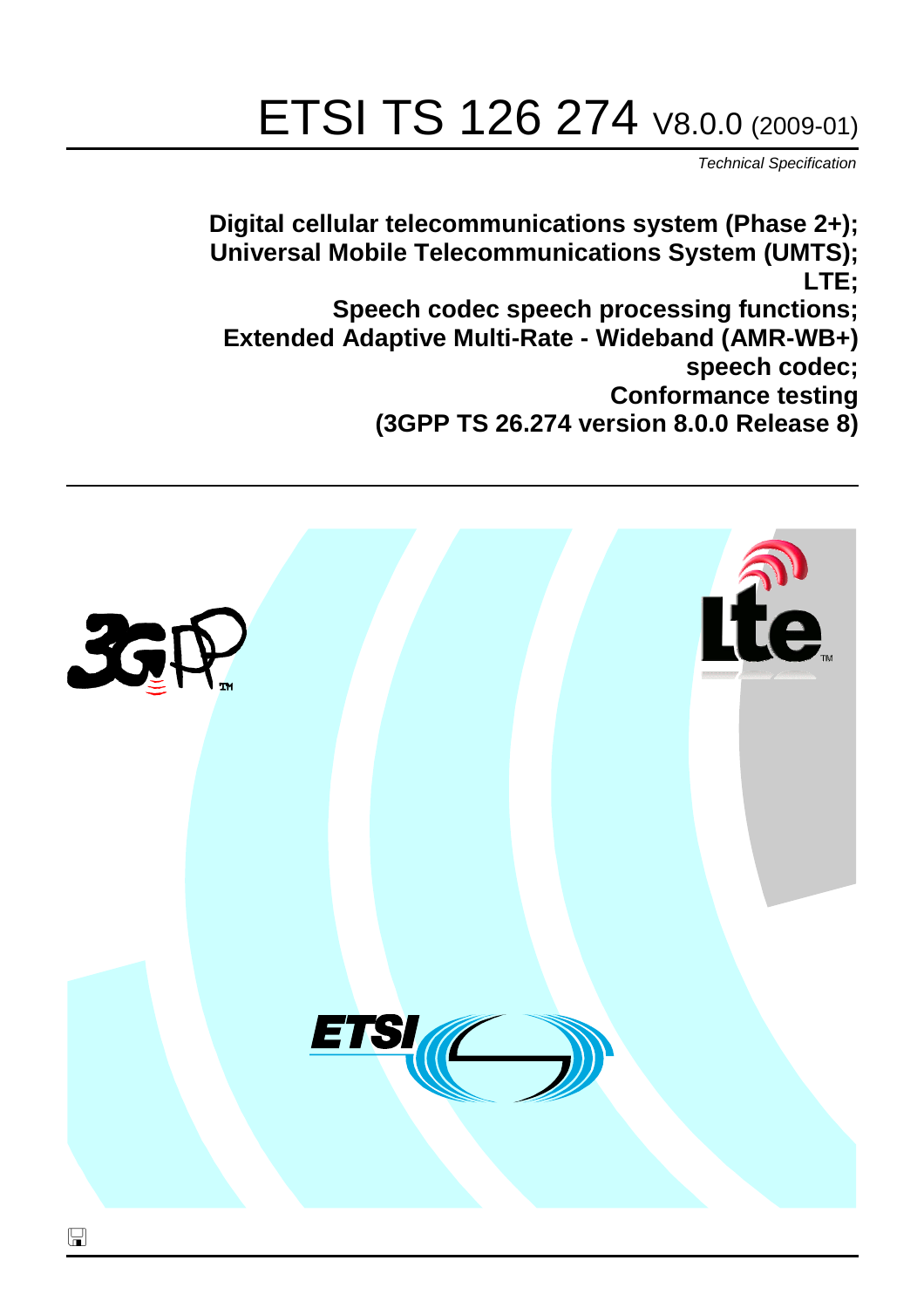Reference RTS/TSGS-0426274v800

Keywords

GSM, LTE, UMTS

#### *ETSI*

#### 650 Route des Lucioles F-06921 Sophia Antipolis Cedex - FRANCE

Tel.: +33 4 92 94 42 00 Fax: +33 4 93 65 47 16

Siret N° 348 623 562 00017 - NAF 742 C Association à but non lucratif enregistrée à la Sous-Préfecture de Grasse (06) N° 7803/88

#### *Important notice*

Individual copies of the present document can be downloaded from: [http://www.etsi.org](http://www.etsi.org/)

The present document may be made available in more than one electronic version or in print. In any case of existing or perceived difference in contents between such versions, the reference version is the Portable Document Format (PDF). In case of dispute, the reference shall be the printing on ETSI printers of the PDF version kept on a specific network drive within ETSI Secretariat.

Users of the present document should be aware that the document may be subject to revision or change of status. Information on the current status of this and other ETSI documents is available at <http://portal.etsi.org/tb/status/status.asp>

If you find errors in the present document, please send your comment to one of the following services: [http://portal.etsi.org/chaircor/ETSI\\_support.asp](http://portal.etsi.org/chaircor/ETSI_support.asp)

#### *Copyright Notification*

No part may be reproduced except as authorized by written permission. The copyright and the foregoing restriction extend to reproduction in all media.

> © European Telecommunications Standards Institute 2009. All rights reserved.

**DECT**TM, **PLUGTESTS**TM, **UMTS**TM, **TIPHON**TM, the TIPHON logo and the ETSI logo are Trade Marks of ETSI registered for the benefit of its Members.

**3GPP**TM is a Trade Mark of ETSI registered for the benefit of its Members and of the 3GPP Organizational Partners. **LTE**™ is a Trade Mark of ETSI currently being registered

for the benefit of its Members and of the 3GPP Organizational Partners.

**GSM**® and the GSM logo are Trade Marks registered and owned by the GSM Association.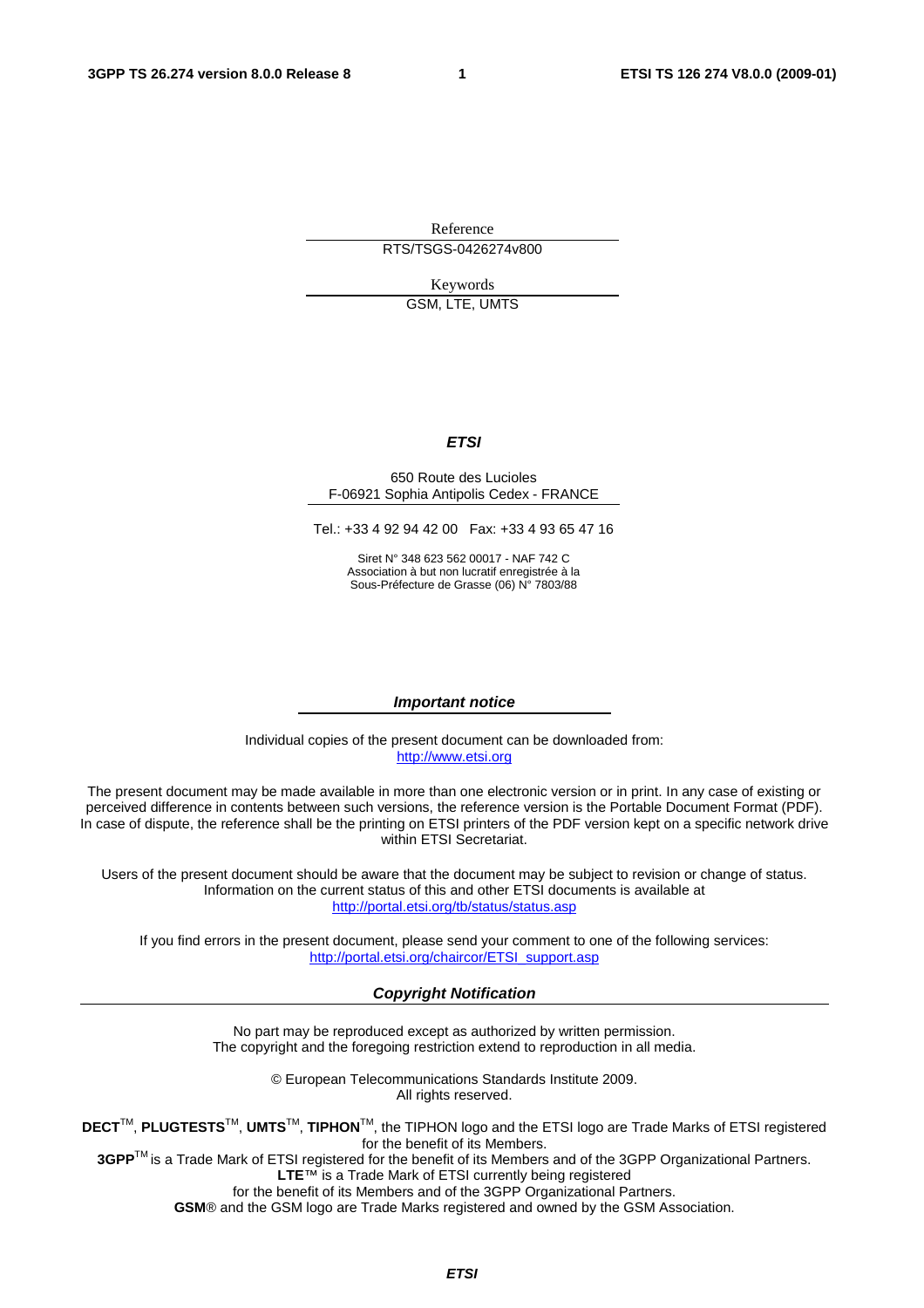## Intellectual Property Rights

IPRs essential or potentially essential to the present document may have been declared to ETSI. The information pertaining to these essential IPRs, if any, is publicly available for **ETSI members and non-members**, and can be found in ETSI SR 000 314: *"Intellectual Property Rights (IPRs); Essential, or potentially Essential, IPRs notified to ETSI in respect of ETSI standards"*, which is available from the ETSI Secretariat. Latest updates are available on the ETSI Web server (h[ttp://webapp.etsi.org/IPR/home.asp\).](http://webapp.etsi.org/IPR/home.asp)

Pursuant to the ETSI IPR Policy, no investigation, including IPR searches, has been carried out by ETSI. No guarantee can be given as to the existence of other IPRs not referenced in ETSI SR 000 314 (or the updates on the ETSI Web server) which are, or may be, or may become, essential to the present document.

### Foreword

This Technical Specification (TS) has been produced by ETSI 3rd Generation Partnership Project (3GPP).

The present document may refer to technical specifications or reports using their 3GPP identities, UMTS identities or GSM identities. These should be interpreted as being references to the corresponding ETSI deliverables.

The cross reference between GSM, UMTS, 3GPP and ETSI identities can be found under [http://webapp.etsi.org/key/queryform.asp.](http://webapp.etsi.org/key/queryform.asp)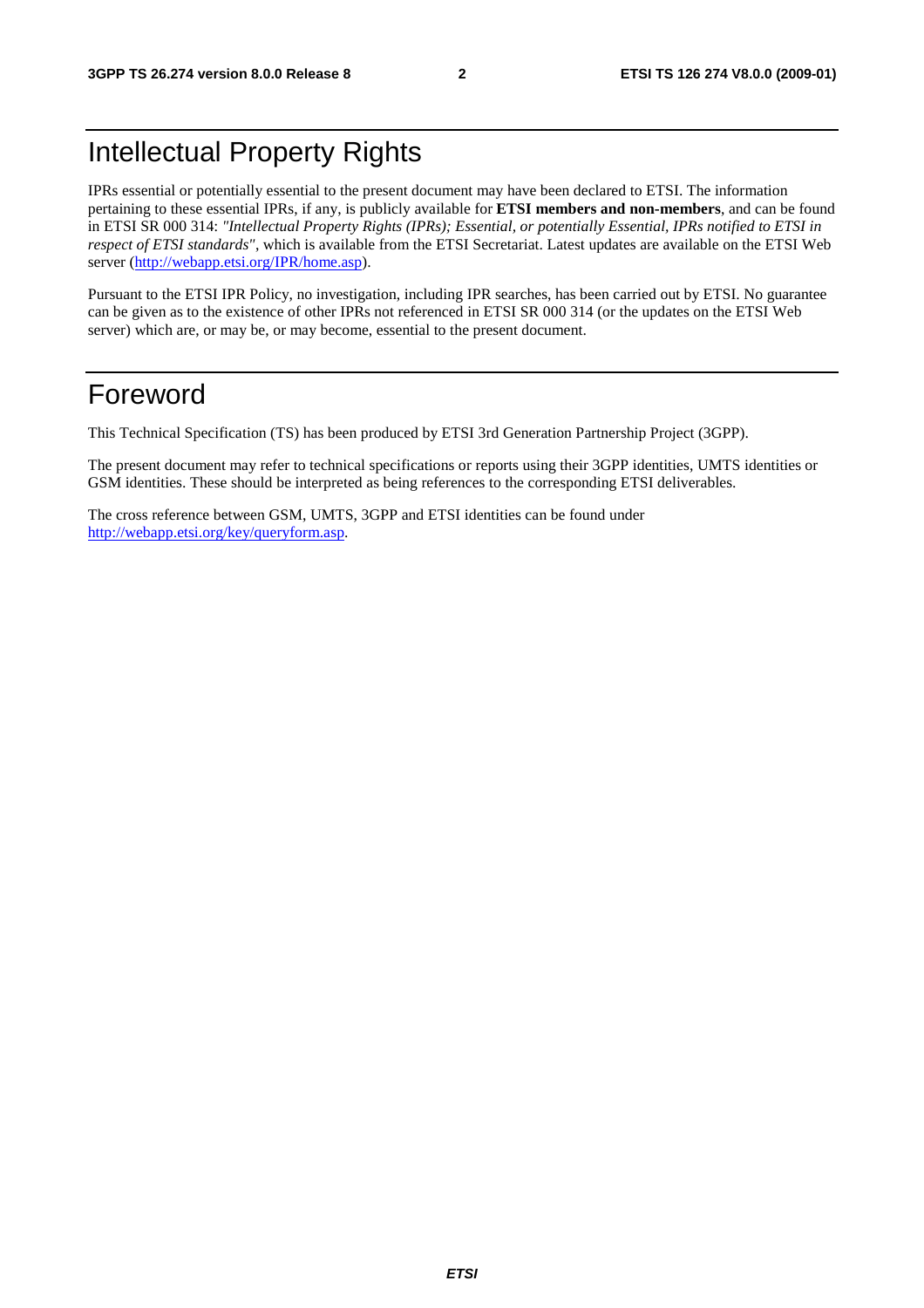#### $\mathbf{3}$

## Contents

| 1                |                               |                                                                                            |  |
|------------------|-------------------------------|--------------------------------------------------------------------------------------------|--|
| 2                |                               |                                                                                            |  |
| 3                |                               |                                                                                            |  |
| 3.1              |                               |                                                                                            |  |
| 3.2              |                               |                                                                                            |  |
| $\overline{4}$   |                               |                                                                                            |  |
|                  |                               |                                                                                            |  |
| 5                |                               |                                                                                            |  |
| 5.1              |                               |                                                                                            |  |
| 5.2              |                               |                                                                                            |  |
| 5.2.1<br>5.2.1.1 |                               |                                                                                            |  |
| 5.2.1.2          |                               |                                                                                            |  |
| 5.2.1.3          |                               |                                                                                            |  |
| 5.2.1.4          |                               |                                                                                            |  |
| 5.2.1.5          |                               |                                                                                            |  |
| 5.2.1.6          |                               |                                                                                            |  |
| 5.2.1.7          |                               |                                                                                            |  |
| 5.2.1.8          |                               |                                                                                            |  |
| 5.2.1.9          |                               |                                                                                            |  |
| 5.2.1.10         |                               |                                                                                            |  |
| 5.2.1.11         |                               |                                                                                            |  |
| 5.2.2            |                               |                                                                                            |  |
| 5.2.2.1          |                               |                                                                                            |  |
| 5.2.2.2          |                               |                                                                                            |  |
| 5.2.2.3          |                               |                                                                                            |  |
| 5.2.2.4          |                               |                                                                                            |  |
| 5.2.2.5          |                               |                                                                                            |  |
| 5.2.2.6          |                               |                                                                                            |  |
| 5.2.2.7          |                               | Extension mode compliance in stereo to mono downmixing operation without frame erasures 15 |  |
| 5.2.2.8          |                               | Extension mode compliance in stereo to mono downmixing operation with frame erasures 16    |  |
| 5.2.3            |                               |                                                                                            |  |
| 5.3              |                               |                                                                                            |  |
|                  | <b>Annex A (normative):</b>   | Codec test sequences for bit exact testing of AMR-WB+18                                    |  |
|                  | <b>Annex B</b> (normative):   | Codec test sequences for objective testing of AMR-WB+ 19                                   |  |
|                  | <b>Annex C</b> (informative): |                                                                                            |  |
|                  |                               |                                                                                            |  |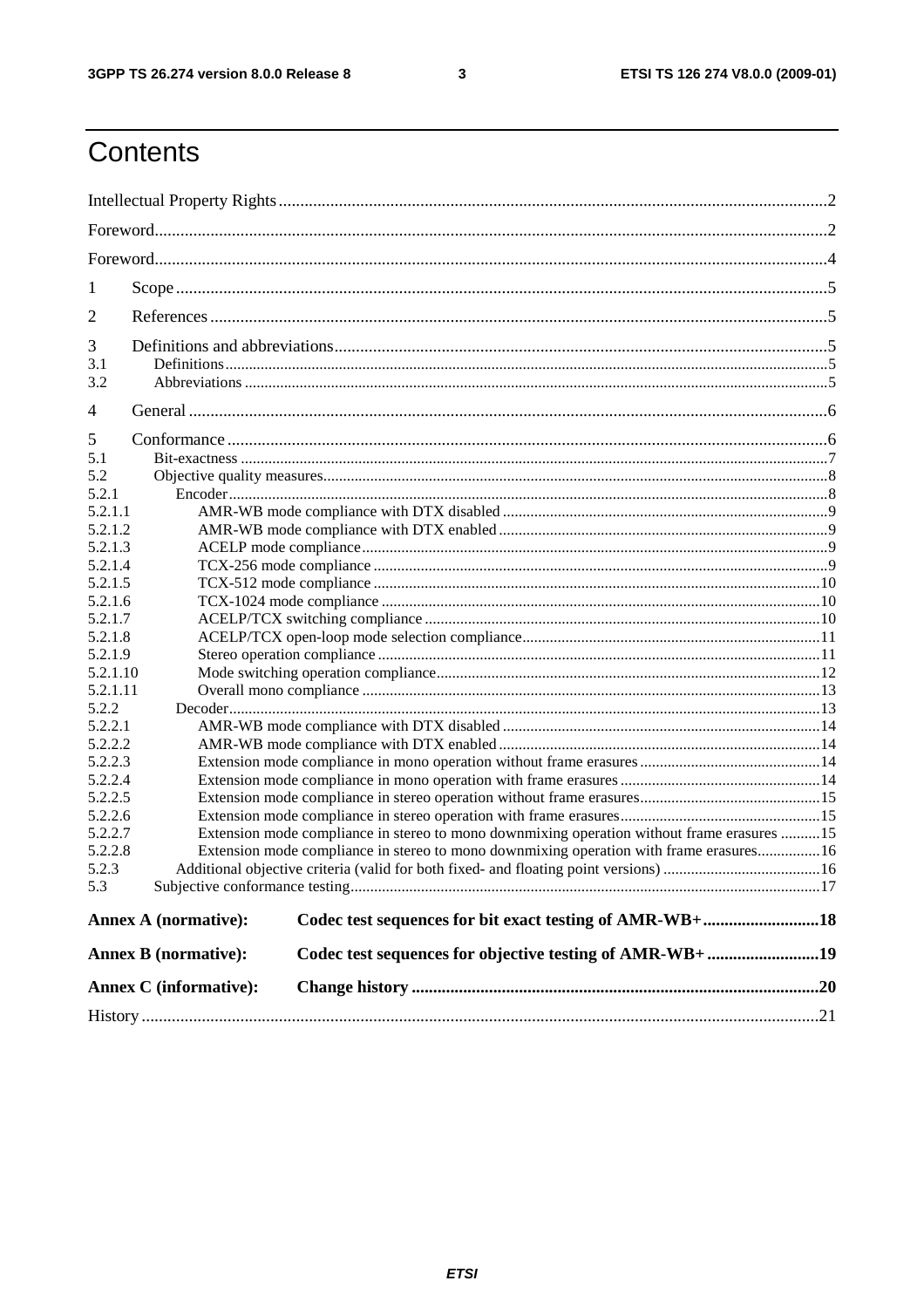## Foreword

This Technical Specification has been produced by the 3<sup>rd</sup> Generation Partnership Project (3GPP).

The contents of the present document are subject to continuing work within the TSG and may change following formal TSG approval. Should the TSG modify the contents of the present document, it will be re-released by the TSG with an identifying change of release date and an increase in version number as follows:

Version x.y.z

where:

- x the first digit:
	- 1 presented to TSG for information;
	- 2 presented to TSG for approval;
	- 3 or greater indicates TSG approved document under change control.
- y the second digit is incremented for all changes of substance, i.e. technical enhancements, corrections, updates, etc.
- z the third digit is incremented when editorial only changes have been incorporated in the document.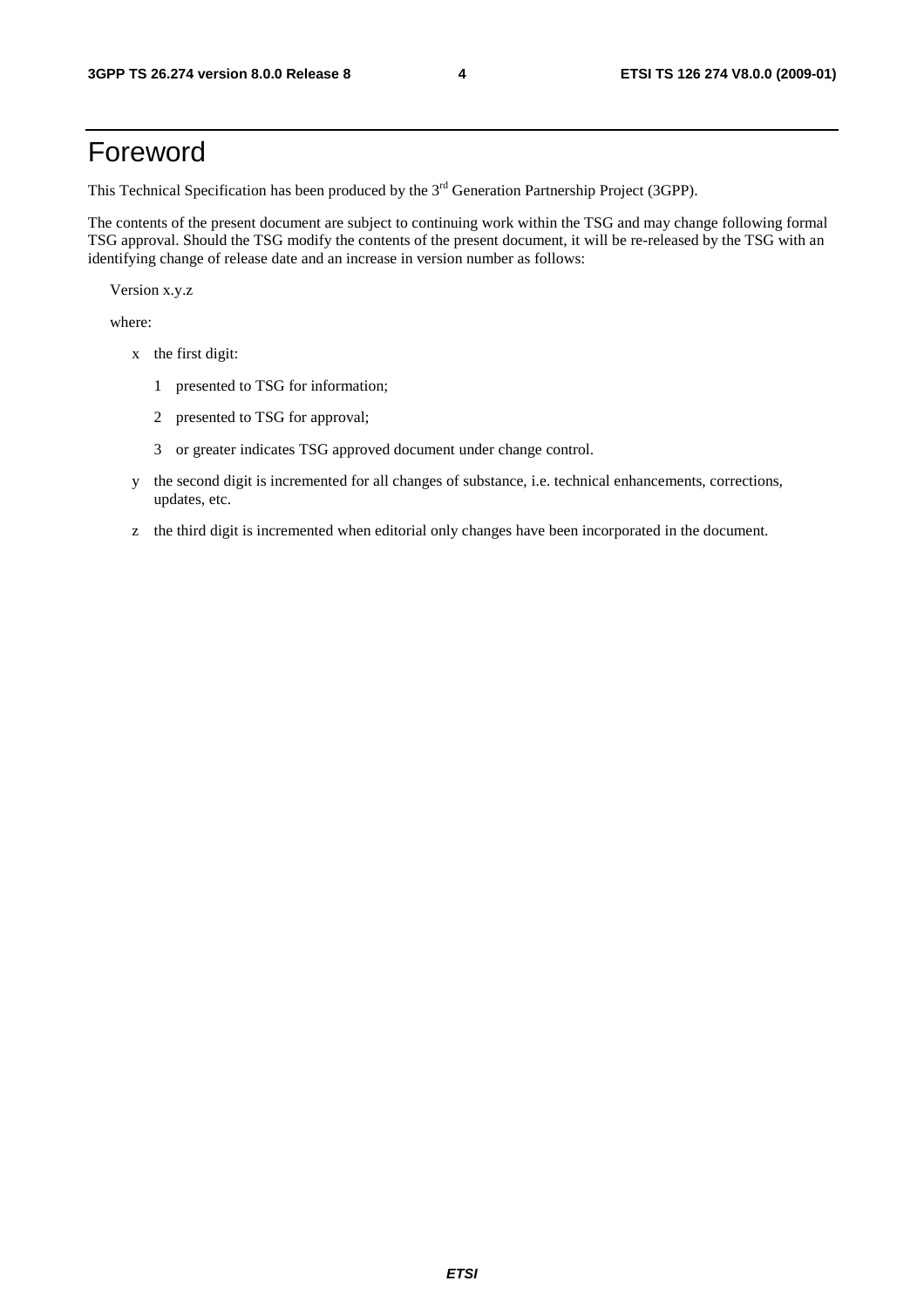### 1 Scope

The present document specifies test procedures and digital test sequences to be used for conformance testing of implementations of the Extended Adaptive Multi-Rate Wideband (AMR-WB+) codec.

## 2 References

The following documents contain provisions which, through reference in this text, constitute provisions of the present document.

- References are either specific (identified by date of publication, edition number, version number, etc.) or non-specific.
- For a specific reference, subsequent revisions do not apply.
- For a non-specific reference, the latest version applies. In the case of a reference to a 3GPP document (including a GSM document), a non-specific reference implicitly refers to the latest version of that document *in the same Release as the present document*.
- [1] 3GPP TS 26.290: "Audio codec processing functions; Extended Adaptive Multi-Rate Wideband (AMR-WB+) codec; Transcoding functions".
- [2] 3GPP TS 26.304: "Extended Adaptive Multi-Rate Wideband (AMR-WB+) codec; Floating-point ANSI-C code".
- [3] 3GPP TS 26.273: "ANSI-C code for the fixed-point Extended Adaptive Multi-Rate Wideband (AMR-WB+) speech codec".
- [4] ITU-R Recommendation BS.1387-1: "Method for objective measurements of perceived audio quality".
- [5] 3GPP TS 26.204: "ANSI-C code for the floating-point Adaptive Multi-Rate Wideband (AMR-W) speech codec".
- [6] 3GPP TS 26.174: "AMR speech codec, wideband; Test sequences".

## 3 Definitions and abbreviations

### 3.1 Definitions

For the purposes of the present document, the terms and definitions given in 3GPP TS 26.290 [1], 3GPP TS 26.304 [2] and 3GPP TS 26.273 [3] apply.

### 3.2 Abbreviations

For the purposes of the present document, the following abbreviations apply:

| <b>ACELP</b> | Algebraic Code Excited Linear Prediction |
|--------------|------------------------------------------|
| AMR          | Adaptive Multi-Rate                      |
| AMR-WB       | Adaptive Multi-Rate Wideband             |
| $AMR-WB+$    | Extended Adaptive Multi-Rate Wideband    |
| <b>CELP</b>  | Code Excited Linear Prediction           |
| <b>ODG</b>   | Objective Difference Grade               |
| <b>PEAO</b>  | Perceptual Evaluation of Audio Quality   |
| <b>TCX</b>   | Transform coded excitation               |
| WB           | Wideband                                 |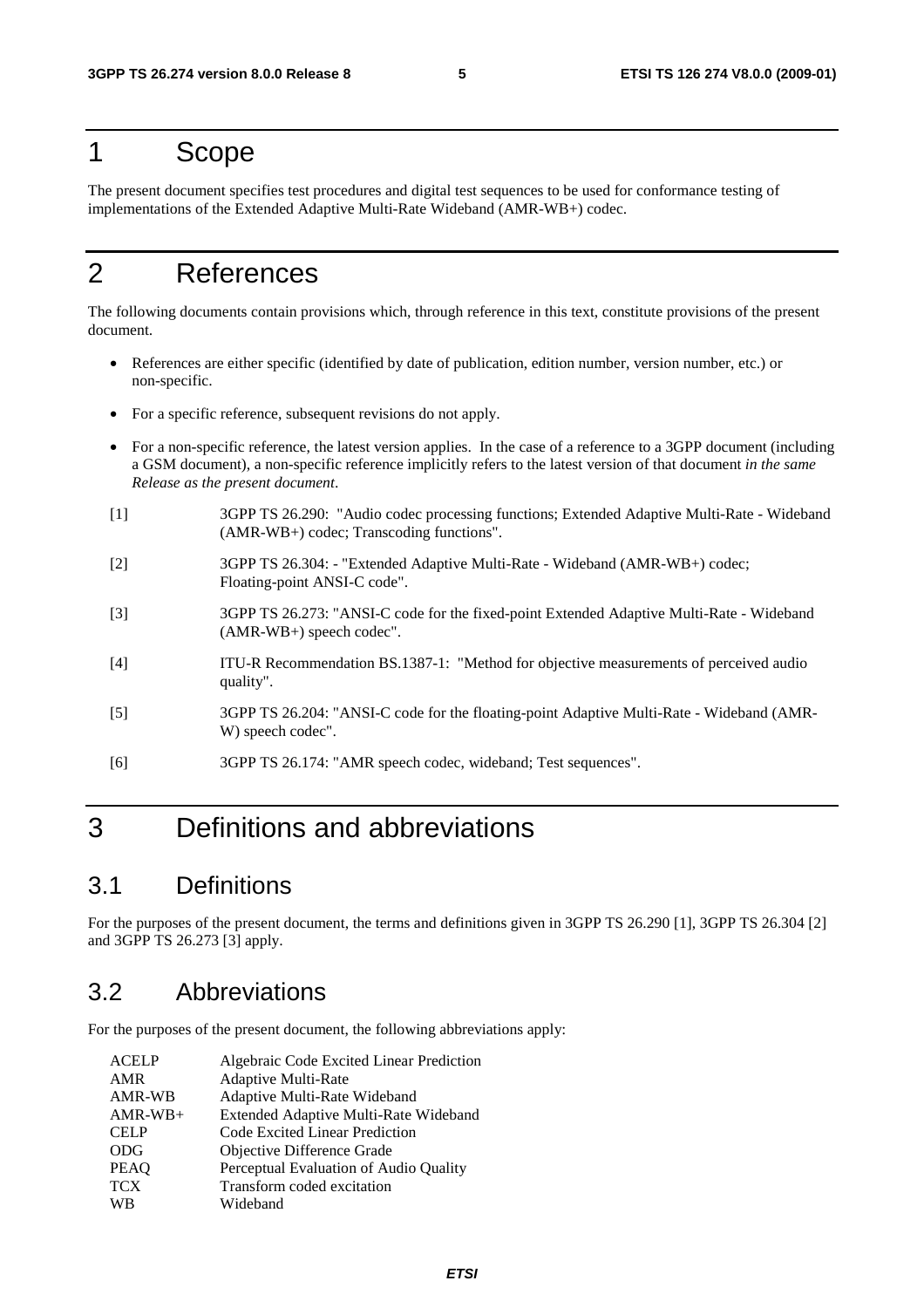### 4 General

Test procedures and test sequences are necessary to test for correct implementations of the Extended Adaptive Multi-Rate Wideband (AMR-WB+) codec.

Clause 5 explains the procedure for conformance testing and the detailed requirements.

Annex A and B explain the digital test sequences and scripts to be executed for conformance testing of AMR-WB+ codec implementations. The test sequences and scripts are attached to the present document.

## 5 Conformance

Conformance testing of fixed-point encoder and decoder is done by showing bit-exactness to the fixed-point reference C-code implementation (given in 3GPP TS 26.273 [3]) or by meeting a set of minimum objective performance requirements by means of objective measures or by subjective testing.

The bit-exact approach should be preferred over applying objective and subjective measures if it can be achieved without undue penalty on computational complexity.

Conformance may also be concluded by subjective tests, in which performance not worse than that of the reference codec (given in 3GPP TS 26.273 [3]) is achieved. Details are given in clause 5.3.

Floating-point implementations of encoder or decoder should be done by utilizing (compiling) the reference floating-point source code in specification (see 3GPP TS 26.304 [2]). In addition, as the exact behaviour of executables derived from floating-point code may depend on the platform onto which it was compiled, for implementations used in mobile equipment the objective measures shall be used for verification that minimum objective performance requirements are met. For floating-point implementations, which are not used in mobile equipment the usage of the objective measures is recommended.

Conformance may also be concluded by subjective tests, in which performance not worse than that of the reference codec (see 3GPP TS 26.304 [2]) is achieved. Details are given in clause 5.3.

The minimum performance requirements (objective and subjective measures) are the same for all implementations (fixed- and floating-point).

If an implementor chooses to implement only mono encoder functionality, then conformance of only this functionality shall be tested. As above, conformance shall be shown by applying the bit-exact approach (fixed-point encoders), or by applying objective measures, or by subjective testing.

Although the details of encoder and decoder implementation conformance testing depends on the comparison criteria given in sections 5.1 to 5.3, the following generic procedures applies for testing.

A generic procedure for encoder implementation conformance testing is that the reference decoder decodes the output of implemented encoder and the resulting audio file is compared against the audio file got when the reference decoder decodes the output of reference encoder.

A generic procedure for decoder implementation conformance testing is that the implemented decoder decodes the output of reference encoder and the resulting audio file is compared against the audio file got when the reference decoder decodes the output of reference encoder.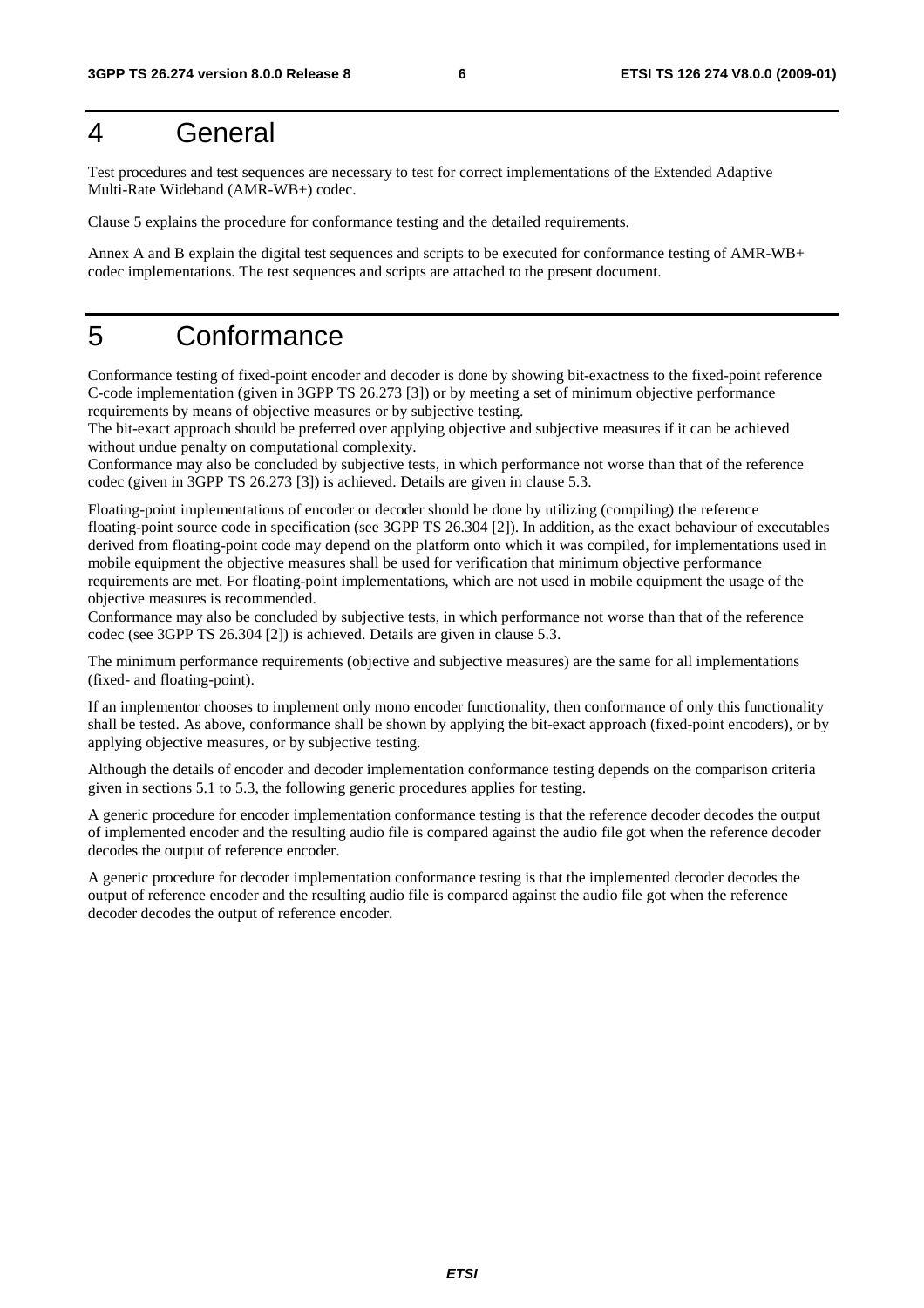|                | <b>Fixed-point</b>                                                                                                                                                                                                                                                                                                                                                                                                                                                                                                                                                                                                                                                                                       | <b>Floating-point</b>                                                                                                                                                                                                                                                                                                                                                                                                                                                                                                                                                                                                                                                                                                                                                                     |
|----------------|----------------------------------------------------------------------------------------------------------------------------------------------------------------------------------------------------------------------------------------------------------------------------------------------------------------------------------------------------------------------------------------------------------------------------------------------------------------------------------------------------------------------------------------------------------------------------------------------------------------------------------------------------------------------------------------------------------|-------------------------------------------------------------------------------------------------------------------------------------------------------------------------------------------------------------------------------------------------------------------------------------------------------------------------------------------------------------------------------------------------------------------------------------------------------------------------------------------------------------------------------------------------------------------------------------------------------------------------------------------------------------------------------------------------------------------------------------------------------------------------------------------|
| Encoder*       | One of the following requirements must be met:<br>bit-exactness to the fixed-point reference C-<br>code (given in TS 26.273) shall be shown<br>as explained in Clause 5.1 using the test<br>sequences included in Annex A,<br><sub>or</sub><br>the set of minimum objective performance<br>requirements shall be met as explained in<br>Clause 5.2 using the test sequences<br>included in Annex B,<br><b>or</b><br>the set of minimum subjective performance<br>requirements shall be met as explained in<br>Clause 5.3.<br>The bit-exact approach should be preferred over<br>applying objective or subjective measures if it<br>can be achieved without undue penalty on<br>computational complexity. | The reference floating-point source code (given in<br>TS 26.304) shall be used (compiled).<br>In addition:<br>For implementations used in mobile equipment:<br>the set of minimum objective<br>performance requirements shall be met<br>as explained in Clause 5.2 using the test<br>sequences included in Annex B,<br><sub>or</sub><br>the set of minimum subjective<br>performance requirements shall be met<br>as explained in Clause 5.3.<br>For implementations not used in mobile<br>equipment:<br>the set of minimum objective<br>performance requirements should be met<br>as explained in Clause 5.2 using the test<br>sequences included in Annex B,<br><sub>or</sub><br>the set of minimum subjective<br>performance requirements should be met<br>as explained in Clause 5.3. |
| <b>Decoder</b> | Same as for the fixed-point encoder                                                                                                                                                                                                                                                                                                                                                                                                                                                                                                                                                                                                                                                                      | Same as for the floating-point encoder                                                                                                                                                                                                                                                                                                                                                                                                                                                                                                                                                                                                                                                                                                                                                    |

The conformance requirements are summarised in the below table.

\*) If an implementor chooses to implement only mono encoder functionality, then conformance of only this functionality shall be tested.

### 5.1 Bit-exactness

The implementor should choose the bit-exact approach for fixed-point encoder/decoder implementations. For fixed-point encoder and decoder implementations, test sequences are used for conformance testing. The test sequences consist of reference input audio files and corresponding reference encoder and decoder outputs. To meet the bit exact criterion all test sequences must give bit-exact result to the reference fixed-point C-code of 3GPP TS 26.273 [3]. The procedure is to run the encoder and decoder and check that the output (bit stream from encoder and decoded audio) is identical to the reference. Decoder only implementation conformance is checked using the reference encoder output and the reference decoder output test vectors. The test sequences are described in Annex A.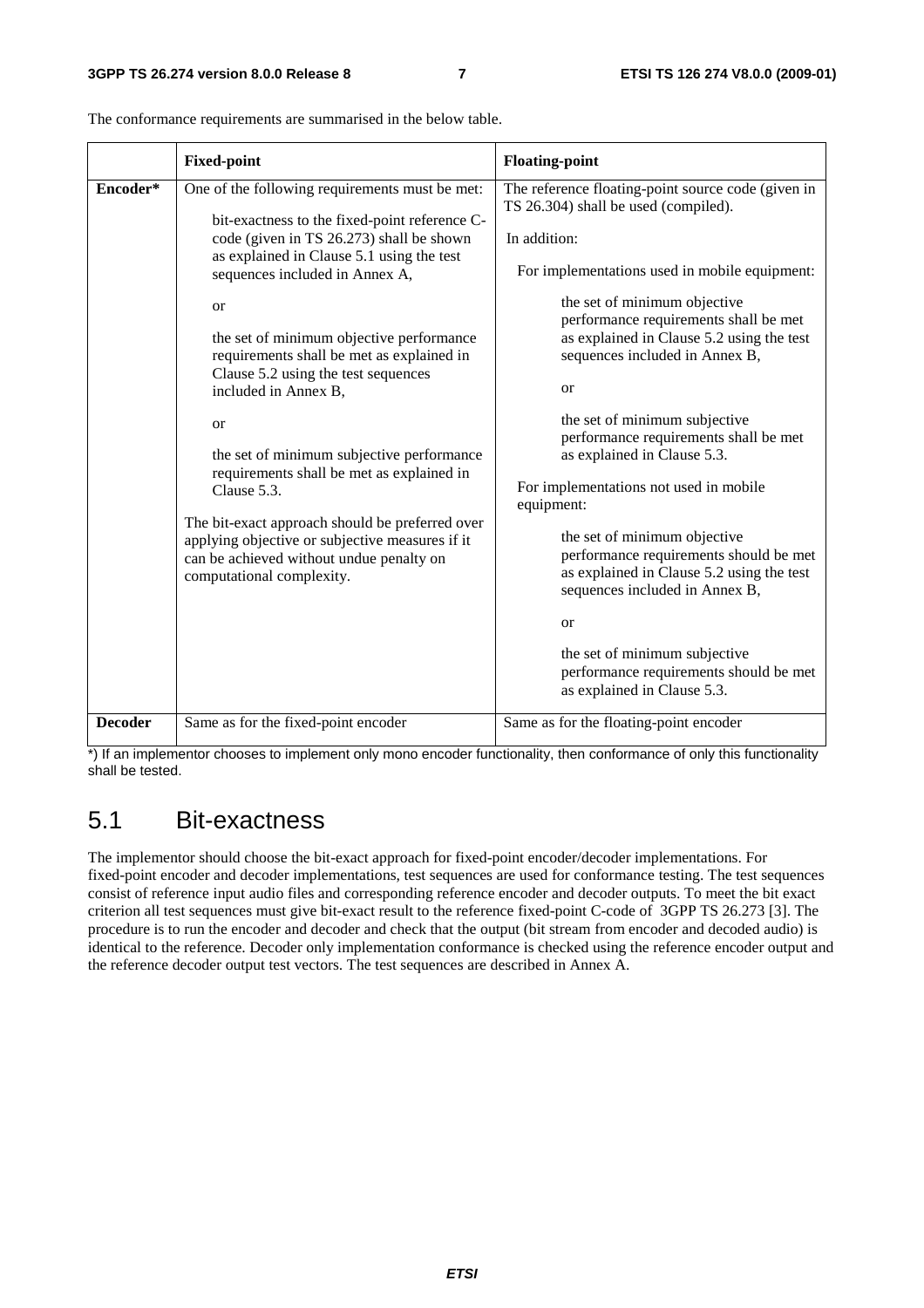For the floating-point encoder and decoder implementations, executables should be derived by directly compiling the reference source code in the floating-point codec specification 3GPP TS 26.304 [2]. Even though in that case the floating-point source code is identical to the reference code, different compilers and platforms may result in non bit-exact variations in the bit-streams produced by the encoder and decoder. Hence, in order to check for conformance of such implementations in mobile equipment the objective or subjective criteria given below shall be met. For other floating-point implementations, which are not used in mobile equipment the objective or subjective criteria given below should be tested and met.

### 5.2 Objective quality measures

Objective measures are used for testing the fulfilment of minimum performance requirements. These measures are the same for all implementations (fixed- and floating-point). Objective criteria used are PEAQ-ODG [4], wsegSNR and other statistics.

### 5.2.1 Encoder

Conformance of encoder implementations is tested with 'white-box' tests, which make use of specific structural knowledge of the AMR-WB+ codec. The tests verify the operation of various encoder parts, modules or modes such that when all tests are passed conformance can be concluded for the complete encoder implementation. Tests of the following codec parts/modules/modes must be passed in order to conclude conformance:

| Test#           | <b>Mode</b>                                                                | <b>Module/Part</b>                       | Reference                                         | <b>Criterion</b>                                                                                  |
|-----------------|----------------------------------------------------------------------------|------------------------------------------|---------------------------------------------------|---------------------------------------------------------------------------------------------------|
| $1.0 - 1.8$     | MI=08; DTX disabled                                                        | <b>All</b>                               | configuration<br>26.273 encoder<br>26.273 decoder | All AMR-WB modes of<br>AMR-WB+ are required<br>to behave bit exactly to<br>the FIP reference code |
| $2.0 - 2.8$     | MI=08; DTX enabled                                                         | All                                      | 26.273 encoder<br>26.273 decoder                  | All AMR-WB modes of<br>AMR-WB+ are required<br>to behave bit exactly to<br>the FIP reference code |
| $3.0 - 3.2$     | $MI = 23;$<br>$ISF = 0.5, 1, 1.5;$<br>Mono operation                       | <b>ACELP</b>                             | 26.304 encoder                                    | <b>Weighted SNR</b>                                                                               |
| $4.0 - 4.2$     | $MI = 23;$<br>$ISF = 0.5, 1, 1.5;$<br>Mono operation                       | <b>TCX-256</b>                           | 26.304 encoder                                    | <b>Weighted SNR</b>                                                                               |
| $5.0 - 5.2$     | $MI = 23$ ;<br>$ISF = 0.5, 1, 1.5;$<br>Mono operation                      | <b>TCX-512</b>                           | 26.304 encoder                                    | <b>Weighted SNR</b>                                                                               |
| $6.0 - 6.2$     | $\overline{M}$ = 23;<br>$ISF = 0.5, 1, 1.5;$<br>Mono operation             | <b>TCX-1024</b>                          | 26.304 encoder                                    | <b>Weighted SNR</b>                                                                               |
| $7.0 - 7.3$     | $MI = 23$<br>$ISF = 0.5, 1.0, 1.5$<br>Mono operation                       | ACELP/TCX                                | 26.304 encoder                                    | <b>Weighted SNR</b>                                                                               |
| 8.0             | $MI = 23:$<br>$ISF = 1$ :<br>Mono operation<br>Low complexity<br>operation | ACELP/TCX<br>open-loop mode<br>selection | 26.304 encoder<br>26.273 decoder                  | Relative number of<br>identical mode selection                                                    |
| $9.0 - 9.2$     | $MI = 26, 38, 47;$<br>$ISF = 1.0;$<br>Stereo operation                     | Low-band stereo                          | 26.304 encoder<br>26.273 decoder                  | PEAQ-ODG                                                                                          |
| $9.3 - 9.5$     | $MI = 26, 38, 47;$<br>$ISF = 1.0$ ;<br>Stereo operation                    | Mid-band stereo                          | 26.304 encoder<br>26.273 decoder                  | PEAQ-ODG                                                                                          |
| 10.0            | Switched mode<br>operation controlled<br>with configuration file           | ACELP/TCX<br><b>TCX/BWE/Stereo</b>       | 26.304 encoder<br>26.273 decoder                  | <b>Weighted SNR</b><br>PEAQ-ODG                                                                   |
| $\overline{11}$ | $MI = 23$<br>$ISF = 1.0$<br>Mono operation                                 | TCX+BWE                                  | 26.304 encoder<br>26.304 decoder                  | PEAQ-ODG                                                                                          |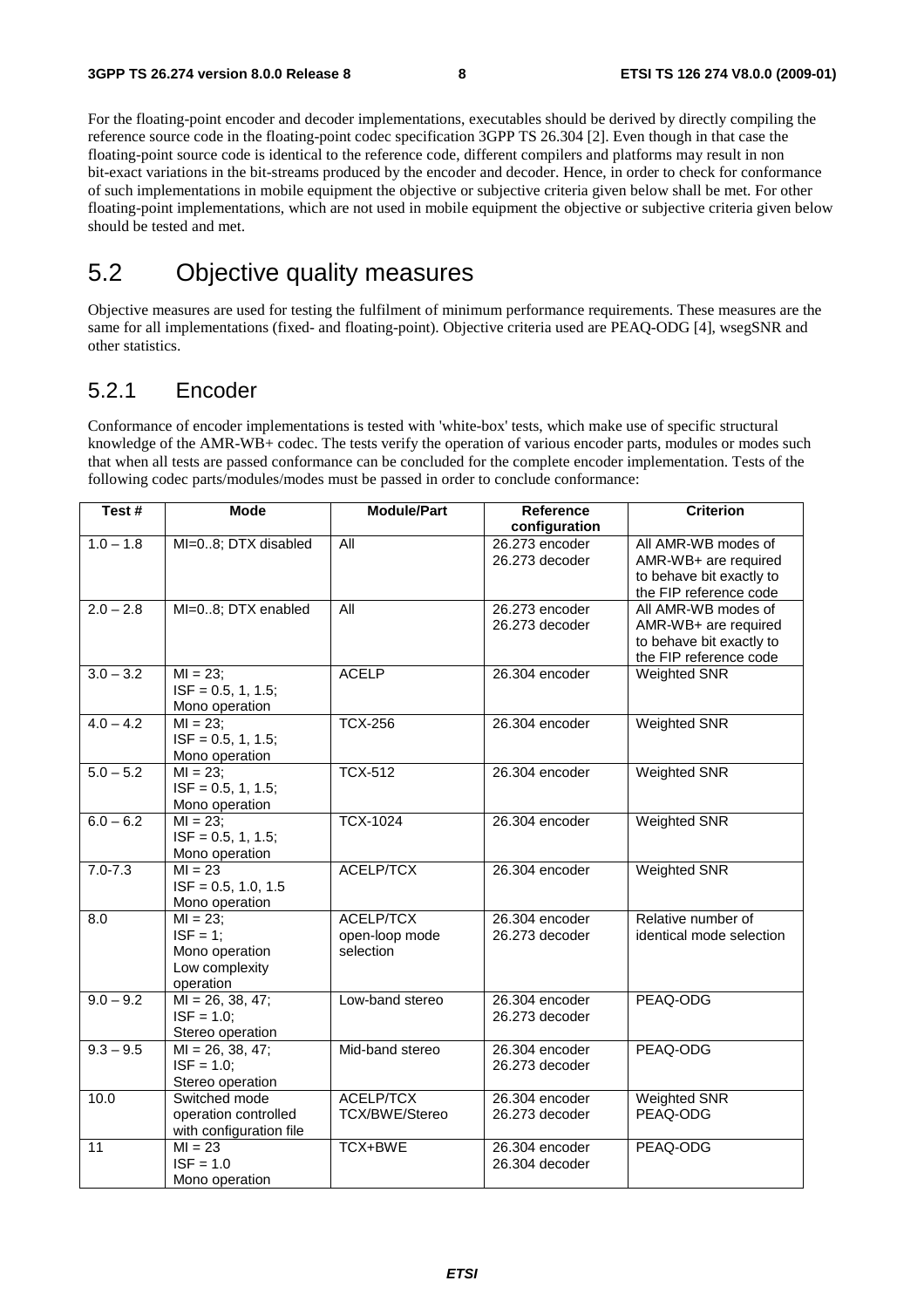#### 5.2.1.1 AMR-WB mode compliance with DTX disabled

All AMR-WB modes of AMR-WB+ are required to behave bit exactly to the FIP reference code. The implementation should comply with the test vectors given in Annex B.

#### 5.2.1.2 AMR-WB mode compliance with DTX enabled

All AMR-WB modes of AMR-WB+ are required to behave bit exactly to the FIP reference code. The implementation should comply with the test vectors given in Annex B.

#### 5.2.1.3 ACELP mode compliance

ACELP mode compliance is tested in an encoder configuration where the reference configuration is using the floating-point encoder according to 3GPP TS 26.304 [2]and the test configuration is composed of the encoder implementation to be verified.

The test is run in forced-mode operation where the mode selection is disabled and the encoder is forced to ACELP mode. The compliance is tested by means of comparing the weighted segmental SNR (wsegSNR) resulting from both reference and test encoders. To that purpose, a modified instance of the reference encoder is used, which allows operation only in ACELP mode. This is accomplished by compiling the encoder applying a corresponding code patch (Annex B). Further, the function segsnr() is used to compute the wsegSNR. The test encoder implementation operated in a test mode, is modified in the same manner (forced to ACELP mode and enabled to compute wsegSNR).

This setup is used for all items out of the test set (Annex B) and all configurations given in the following table.

| Test # | <b>Encoder command line</b> |
|--------|-----------------------------|
| 3.0    | $(MI=23, ISF=0.5)$          |
| 3.1    | $(MI=23, ISF=1.0)$          |
| 3.2    | $(MI=23, ISF=1.5)$          |

ACELP mode compliance can be concluded if in each of the test configurations in above table.

- For no item a wsegSNR degradation of more than 2% is observed.
- No more than 2% of frames shall have a wsegSNR more than 4 dB lower than the reference.

#### 5.2.1.4 TCX-256 mode compliance

TCX-256 mode compliance is tested in an encoder configuration where the reference configuration is using the floating-point encoder according to 3GPP TS 26.304 [2]and the test configuration is composed of the fixed-point encoder implementation to be verified.

The test is run in forced-mode operation where the mode selection is disabled and the encoder is forced to TCX-256 mode. The compliance is tested by means of comparing the weighted segmental SNR (wsegSNR) resulting from both reference and test encoders. To that purpose, a modified instance of the reference encoder is used, which allows operation only in TCX-256 mode. This is accomplished by compiling the encoder applying a corresponding code patch (Annex B). Further, the function segsnr() is used to compute the wsegSNR. The test encoder implementation operated in a test mode, is modified in the same manner (forced to TCX-256 mode and enabled to compute wsegSNR).

This setup is used for all items out of the test set (Annex B) and all configurations given in the following table.

| Test # | <b>Encoder command line</b> |
|--------|-----------------------------|
| 4.0    | $(MI=23, ISF=0.5)$          |
| 4.1    | $(MI=23, ISF=1.0)$          |
|        | $(MI=23, ISF=1.5)$          |

TCX-256 mode compliance can be concluded if in each of the test configurations in above table

- For no item a wsegSNR degradation of more than 1% is observed.
- No more than 2% of frames shall have a wsegSNR more than 4 dB lower than the reference.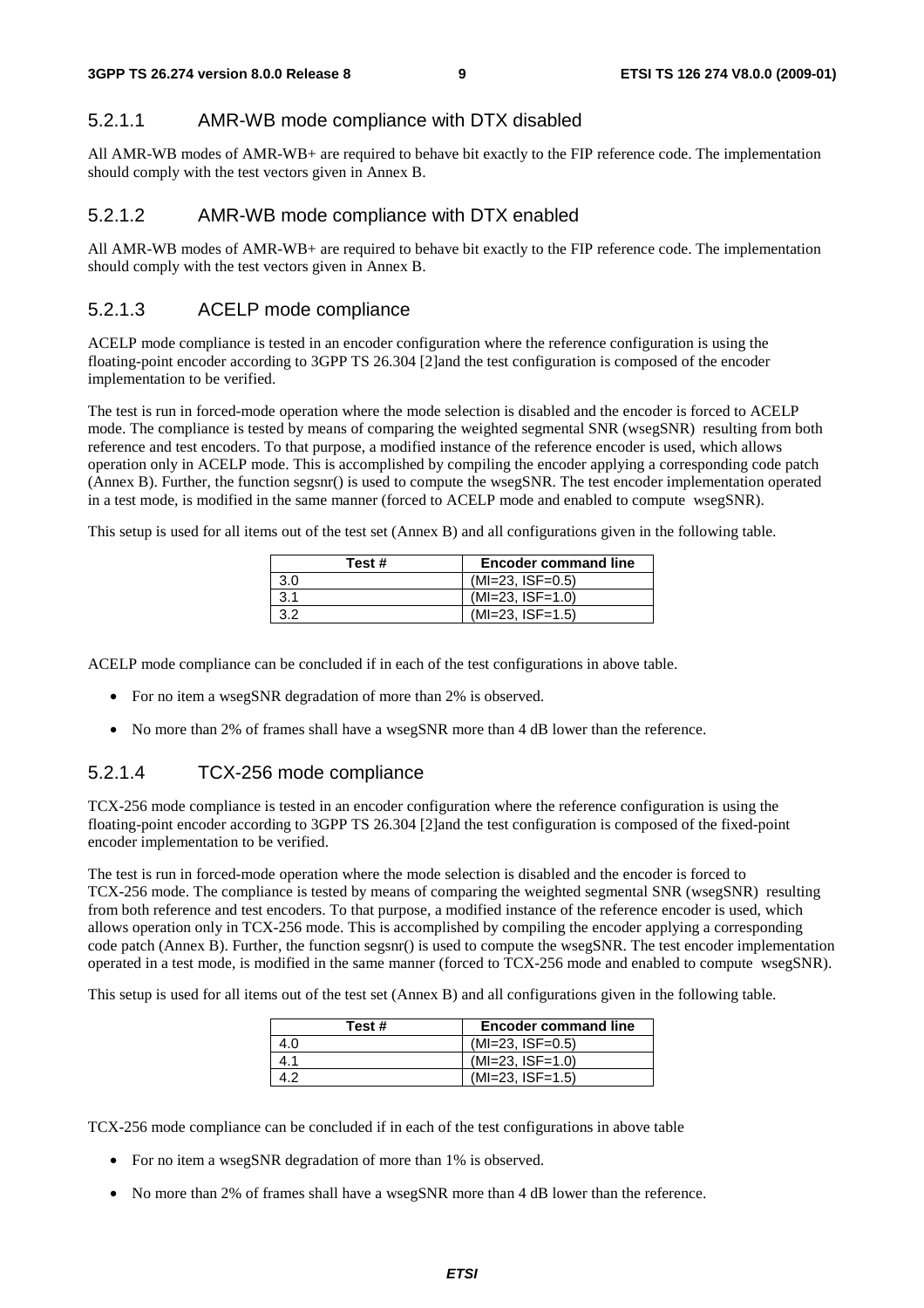### 5.2.1.5 TCX-512 mode compliance

TCX-512 mode compliance is tested in an encoder configuration where the reference configuration is using the floating-point encoder according to 3GPP TS 26.304 [2]and the test configuration is composed of the fixed-point encoder implementation to be verified.

The test is run in forced-mode operation where the mode selection is disabled and the encoder is forced to TCX-512 mode. The compliance is tested by means of comparing the weighted segmental SNR (wsegSNR) resulting from both reference and test encoders. To that purpose, a modified instance of the reference encoder is used, which allows operation only in TCX-512 mode. This is accomplished by compiling the encoder applying a corresponding code patch (Annex B). Further, the function segsnr() is used to compute the wsegSNR. The test encoder implementation operated in a test mode, is modified in the same manner (forced to TCX-512 mode and enabled to compute wsegSNR).

This setup is used for all items out of the test set (Annex B) and all configurations given in the following table.

| Test# | <b>Encoder command line</b> |
|-------|-----------------------------|
| 5.0   | $(MI=23, ISF=0.5)$          |
| 5.1   | $(MI=23, ISF=1.0)$          |
| 5.2   | $(MI=23, ISF=1.5)$          |

TCX-512 mode compliance can be concluded if in each of the test configurations in above table.

- For no item a wsegSNR degradation of more than 1% is observed.
- No more than 2% of frames shall have a wsegSNR more than 4 dB lower than the reference.

### 5.2.1.6 TCX-1024 mode compliance

TCX-1024 mode compliance is tested in an encoder configuration where the reference configuration is using the floating-point encoder according to 3GPP TS 26.304 [2]and the test configuration is composed of the encoder implementation to be verified.

The test is run in forced-mode operation where the mode selection is disabled and the encoder is forced to TCX-1024 mode. The compliance is tested by means of comparing the weighted segmental SNR (wsegSNR) resulting from both reference and test encoders. To that purpose, a modified instance of the reference encoder is used, which allows operation only in TCX-1024 mode. This is accomplished by compiling the encoder applying a corresponding code patch (Annex B). Further, the function segsnr() is used to compute the wsegSNR. The test encoder implementation operated in a test mode, is modified in the same manner (forced to TCX-1024 mode and enabled to compute wsegSNR).

This setup is used for all items out of the test set (Annex B) and all configurations given in the following table.

| Test# | <b>Encoder command line</b> |
|-------|-----------------------------|
| 6.0   | $(MI=23, ISF=0.5)$          |
| 6.1   | $(MI=23, ISF=1.0)$          |
| 6.2   | $(MI=23, ISF=1.5)$          |

TCX-1024 mode compliance can be concluded if in each of the test configurations in above table.

- For no item a wsegSNR degradation of more than 1% is observed.
- No more than 2% of frames shall have a wsegSNR more than 4 dB lower than the reference.

### 5.2.1.7 ACELP/TCX switching compliance

Compliance of switching between ACELP and TCX modes is tested in an encoder configuration where the reference configuration is using the floating-point encoder according to 3GPP TS 26.304 [2]and the test configuration is composed of the fixed-point encoder implementation to be verified.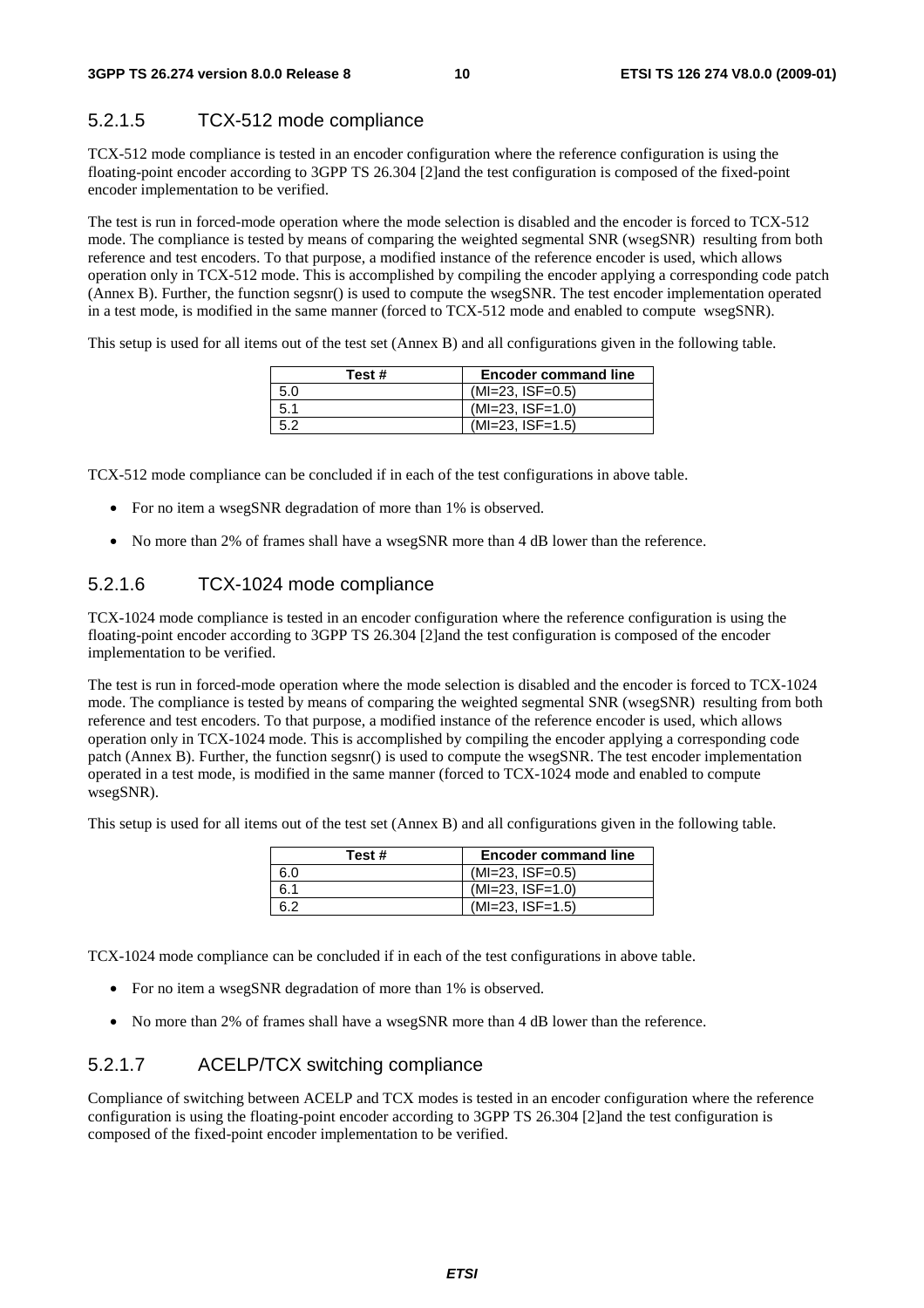The test is run in free-mode operation where the closed-loop mode selection is is used. The compliance is tested by means of comparing the weighted segmental SNR (wsegSNR) resulting from both reference and test encoders. To that purpose, a modified instance of the reference encoder is used, which allows the computation of the wsegSNR. This is accomplished by compiling the encoder applying a corresponding code patch (Annex B). The test encoder implementation operated in a test mode, which allows forcing the mode usage to the saved mode selections of the reference encoder and computing the wsegSNR.

This setup is used for all items out of the test set (Annex B) and all configurations given in the following table.

| Test # | <b>Encoder command line</b> |
|--------|-----------------------------|
| 7.0    | $(MI=23, ISF=0.5)$          |
|        | $(MI=23, ISF=1.0)$          |
|        | $(MI=23, ISF=1.5)$          |

ACELP/TCX switching compliance can be concluded if in each of the test configurations in above table

- For no item a wsegSNR degradation of more than 1% is observed.
- No more than 2% of frames shall have a wsegSNR more than 4 dB lower than the reference.

#### 5.2.1.8 ACELP/TCX open-loop mode selection compliance

Correct ACELP/TCX selection for the signal content (speech vs. music) has a major impact in overall quality. Therefore, the algorithm selection has a specific conformance rule. The open-loop classification of the fixed-point encoder is tested comparing the ACELP/TCX selection. The reference source code in 3GPP TS 26.273 [3]contains functionality to output the coding mode selection. The MODE\_SELECTION\_CONFORMANCE needs to be defined in 'cod\_main\_p\_fx.c'. The outcome is that the reference encoder produces a file called 'mode\_selection.dat.' The file contains in ASCII format the ACELP/TCX selection (ACELP = 0 and  $TCX = 1$ ).

The conformance criterion *P* is calculated as follows:

$$
P=\frac{N-\sum\limits_{i=1}^{N}\ \left(\left|\ S_{r}(i)-S_{i}(i)\right|\right)}{N}
$$

Where *N* is the number of frames,  $S_r(i)$  and  $S_i(i)$  are the ACELP/TCX selection output vector for reference and implemented encoder, respectively.

Mode selection outputs are created running the reference and implemented fixed-point encoders with the test vectors. Since the bit-rate or the number of channels does not affect the open-loop classification, a test using only mono encoding with one bit rate is sufficient.

This setup is used for all items out of the test set (Annex B) and the configuration given in the following table.

| 'est # | <b>Encoder command line</b> |
|--------|-----------------------------|
|        | $(MI=23.1SF=1.0)$           |

The fixed-point encoder open-loop classification is compliant to the specification when  $0.99 \le P \le 1.00$ .

#### 5.2.1.9 Stereo operation compliance

Stereo operation conformance is tested in an encoder – decoder configuration where the reference configuration is using the floating-point encoder and the fixed-point decoder according to 3GPP TS 26.304 [2]and 3GPP TS 26.273 [3], respectively. The test configuration (codec in test) is composed of the encoder in test (EiT) and the fixed-point decoder according to 3GPP TS 26.273 [3].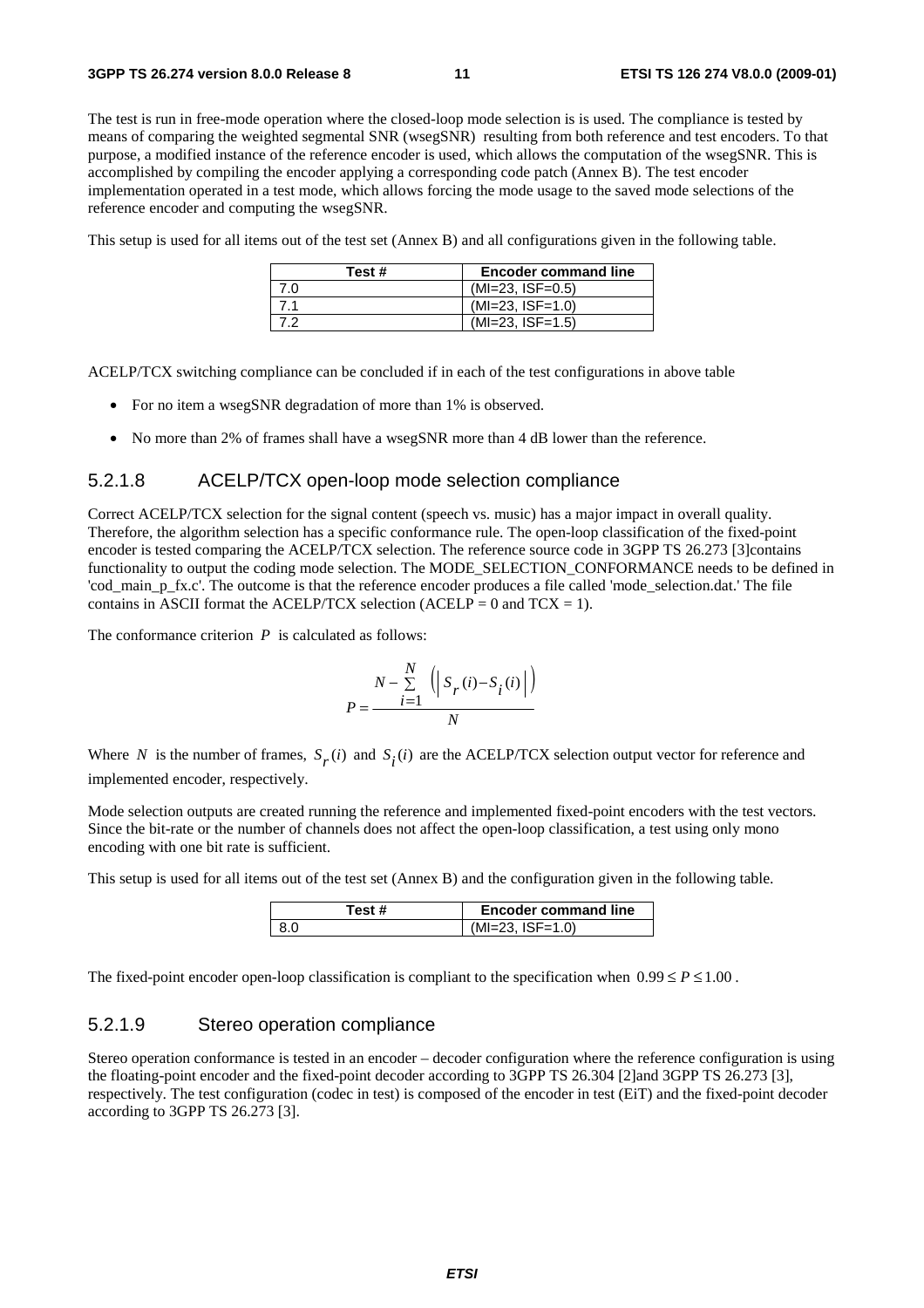Two sets of tests of the stereo operation are defined using the described configuration, one testing the low-band stereo operation and one testing the mid-band stereo. Common for these tests is that for the codec in test they apply an approach where the bit streams of the reference encoder and the encoder in test are merged before decoding. Specifically, the part of the bit stream generated by EiT belonging to the specific operation is merged into the bit stream of the reference encoder, thereby replacing the corresponding part generated by the reference encoder. The output files produced by reference configuration and such way composed test configurations are then compared using PEAQ [4].

For the test of the low-band stereo the bit stream is composed by using the bit groups corresponding to low-band stereo from the EiT and the rest from the reference encoder.

This setup is used for all items out of the test set (Annex B) and all configurations given in the following table.

| Test # | <b>Encoder command line</b> |
|--------|-----------------------------|
| 9.0    | $(MI=26, ISF=1.0)$          |
| 9.1    | $(MI=38, ISF=1.0)$          |
| -92    | $(MI=47, ISF=1.0)$          |

Low-band stereo operation compliance can be concluded if in each of the test configurations in above table.

- For no item a PEAQ-ODG deviation of less than  $-0.2$  is observed.
- The mean of the PEAQ-ODG deviation scores is not below -0.05.

For the test of the mid-band stereo the bit stream is composed by using the bit groups corresponding to mid-band stereo from the EiT and the rest from the reference encoder. In addition EiT operation must be modified such that the EiT uses the states of the anti-dithering logic of the reference encoder. This is accomplished by compiling the encoder applying a corresponding code patch (Annex B).

This setup is used for all items out of the test set (Annex B) and all configurations given in the following table.

| Test# | <b>Encoder command line</b> |
|-------|-----------------------------|
| 9.3   | $(MI=26, ISF=1.0)$          |
| 9.4   | $(MI=38, ISF=1.0)$          |
| 9.5   | $(MI=47, ISF=1.0)$          |

Mid-band stereo operation compliance can be concluded if in each of the test configurations in above table.

- For no item a PEAQ-ODG deviation of less than  $-0.2$  is observed.
- The mean of the PEAQ-ODG deviation scores is not below -0.05.

### 5.2.1.10 Mode switching operation compliance

Compliance of switching the bit rate and ISF is tested in an encoder configuration where the reference configuration is using the floating-point encoder according to 3GPP TS 26.304 [2]and the test configuration is composed of the fixed-point encoder implementation to be verified.

The test is run in an operation using three configuration files in mono operation where in the first configuration the ISF is change from 0.5 to 1.5 at fixed FT=23, in the second configuration the FT is changed from 16 to 23 at fixed ISF=1.0, and the third configuration both FT and ISF are changed. The compliance is tested by means of comparing the weighted segmental SNR (wsegSNR) resulting from both reference and test encoders. To that purpose, a modified instance of the reference encoder is used, which allows the computation of the wsegSNR. This is accomplished by compiling the encoder applying a corresponding code patch (Annex B). The test encoder implementation should be patched similarly to allow computing the wsegSNR.

This setup is used for all items out of the test set (Annex B) and all configurations given in the following table.

| Test# | <b>Encoder command line</b>   |
|-------|-------------------------------|
| 10.0  | Config file switch_fs.txt     |
| 10.1  | Config file switch mode.txt   |
| 102   | Config file switch_allcat.txt |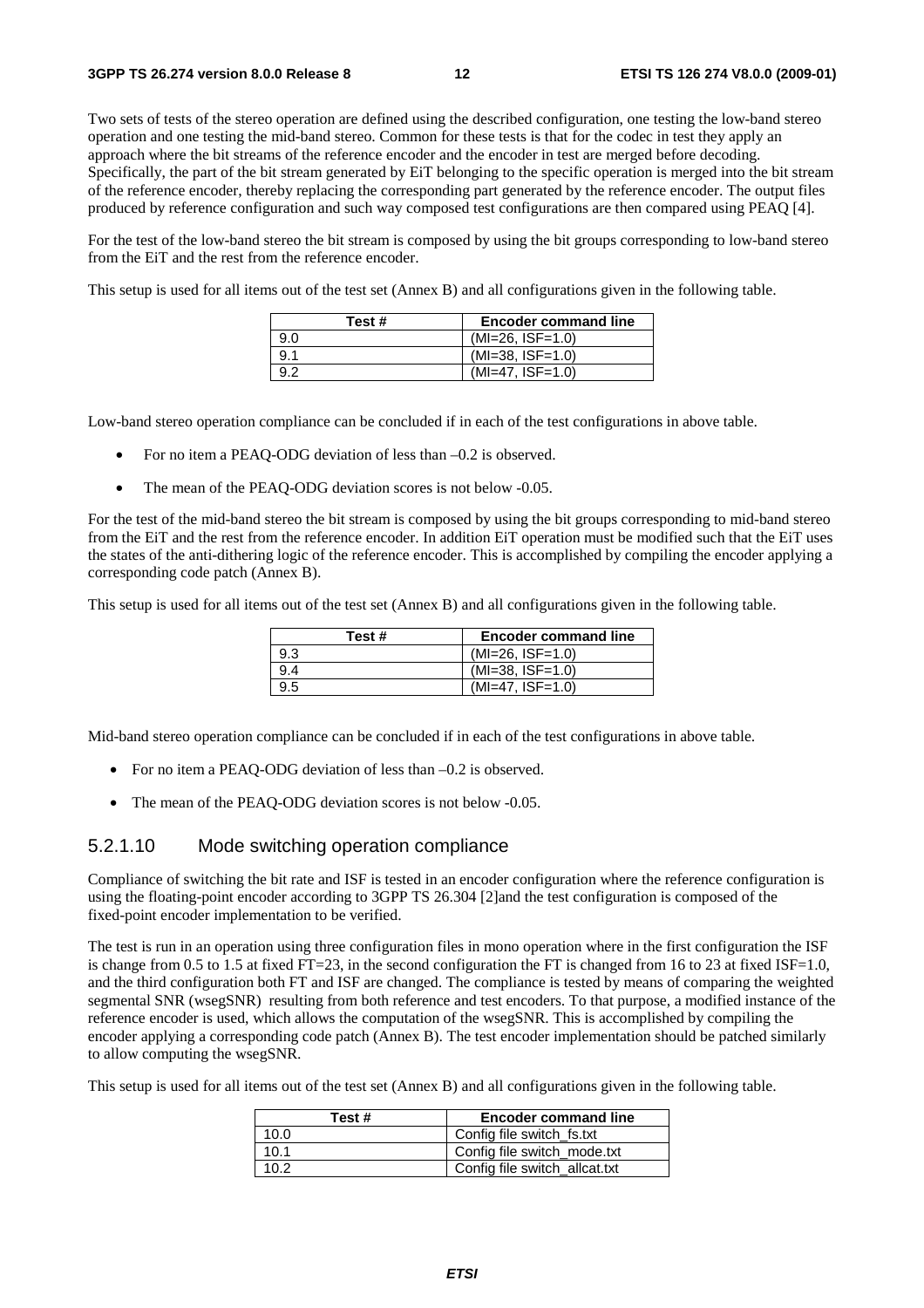#### **3GPP TS 26.274 version 8.0.0 Release 8 13 ETSI TS 126 274 V8.0.0 (2009-01)**

Switching compliance can be concluded if in each of the test configurations in above table.

• For no item a wsegSNR degradation of more than 1% is observed.

#### 5.2.1.11 Overall mono compliance

Mono operation compliance (including bandwidth extension) is tested in an encoder – decoder configuration where the reference configuration is using the floating-point encoder and the floating-point decoder according to 3GPP TS 26.304 [2]. The test configuration is composed of the fixed-point encoder implementation to be verified and the floating-point decoder according to 3GPP TS 26.304 [2].

In order to make the testing independent of possible deviations of ACELP/TCX it is run in forced-mode operation. To that purpose, a modified instance of the reference encoder is used, which merely operates in TCX modes and which prohibit ACELP mode use, and which allows for tracing TCX mode selection. This is accomplished by compiling the encoder applying a corresponding code patch (Annex B). The test encoder implementation should be operable in a test mode, which allows forcing the TCX mode usage to the saved mode selections of the reference encoder. The output files produced in reference and test configuration are then both compared to the original input signal by means of measuring the PEAQ ODG. Then the absolute value of the difference of both PEAQ ODGs is computed and used for checking compliance.

This setup is used for all items out of the test set (Annex B) and the configuration given in the following table.

| Test # | <b>Encoder command line</b> |
|--------|-----------------------------|
| 11 O   | $(MI=23. ISF=1.0)$          |

Overall mono compliance can be concluded if in the test configuration in above table

- For no item an absolute PEAQ-ODG difference of more than -0.1 is observed
- The mean of the PEAQ-ODG difference scores is not greater than 0.01.

### 5.2.2 Decoder

Conformance of decoder implementations is tested with 'black-box' tests. Such tests verify the output of the given decoder implementation against the output of the reference decoder (see 3GPP TS 26.273 [3]) for certain input test vectors and various codec operation modes and bit rates. The following tests must be passed in order to conclude conformance:

| Test#       | <b>Encoder operation</b> | <b>Decoder condition</b> | <b>Reference</b> | <b>Criterion</b>       |
|-------------|--------------------------|--------------------------|------------------|------------------------|
|             |                          |                          | configuration    |                        |
| $1.0 - 1.8$ | MI=08; DTX disabled      | Without frame            | 26.304 encoder   | All AMR-WB modes of    |
|             |                          | erasures                 | 26.273 decoder   | AMR-WB+ are            |
|             |                          |                          |                  | required to behave bit |
|             |                          |                          |                  | exactly to the FIP     |
|             |                          |                          |                  | reference code         |
| $2.0 - 2.8$ | MI=08; DTX enabled       | Without frame            | 26.304 encoder   | All AMR-WB modes of    |
|             |                          | erasures                 | 26.273 decoder   | AMR-WB+ are            |
|             |                          |                          |                  | required to behave bit |
|             |                          |                          |                  | exactly to the FIP     |
|             |                          |                          |                  | reference code         |
| $3.0 - 3.7$ | All mono rates,          | Without frame            | 26.304 encoder   | PEAQ-ODG               |
|             | Various ISFs             | erasures                 | 26.273 decoder   |                        |
| $4.0 - 4.7$ | All mono rates,          | With frame erasures      | 26.304 encoder   | PEAQ-ODG               |
|             | Various ISFs             |                          | 26.273 decoder   |                        |
| $5.0 - 5.2$ | $Rate = 14, 24, 48 kbps$ | Without frame            | 26.304 encoder   | PEAQ-ODG               |
|             | Stereo                   | erasures                 | 26.273 decoder   |                        |
| $6.0 - 6.2$ | $Rate = 14, 24, 48 kbps$ | With frame erasures      | 26.304 encoder   | PEAQ-ODG               |
|             | Stereo                   |                          | 26.273 decoder   |                        |
| $7.0 - 7.2$ | $Rate = 14, 24, 48 kbps$ | Without frame            | 26.304 encoder   | PEAQ-ODG               |
|             | Stereo                   | erasures:                | 26.273 decoder   |                        |
|             |                          | Mono output              |                  |                        |
| $8.0 - 8.2$ | $Rate = 14, 24, 48 kbps$ | With frame erasures;     | 26.304 encoder   | PEAQ-ODG               |
|             | Stereo                   | Mono output              | 26.273 decoder   |                        |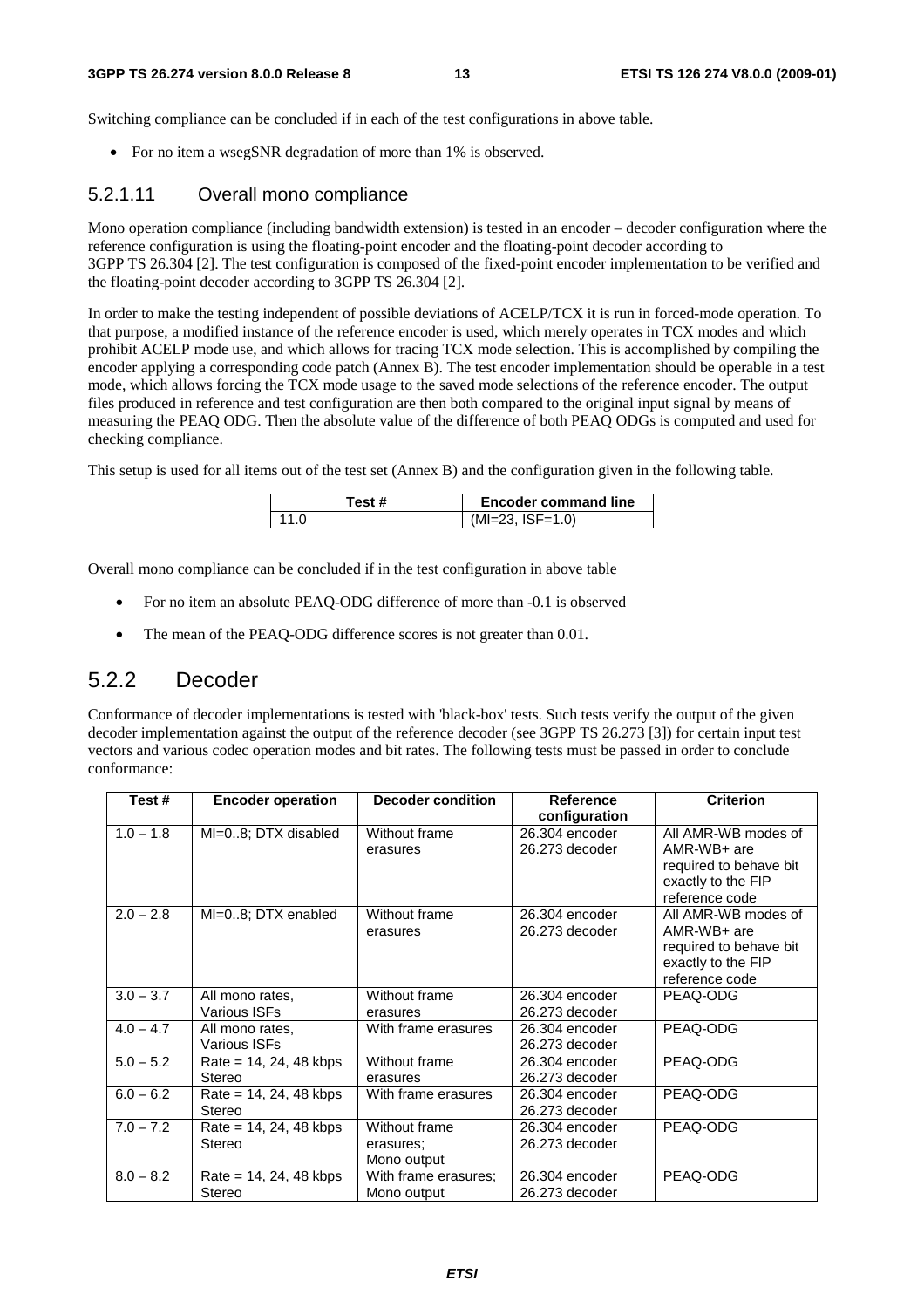### 5.2.2.1 AMR-WB mode compliance with DTX disabled

All AMR-WB modes of AMR-WB+ are required to behave bit exactly to the FIP reference code. The implementation shall comply with the test vectors given in Annex B.

### 5.2.2.2 AMR-WB mode compliance with DTX enabled

All AMR-WB modes of AMR-WB+ are required to behave bit exactly to the FIP reference code. The implementation shall comply with the test vectors given in Annex B.

#### 5.2.2.3 Extension mode compliance in mono operation without frame erasures

Compliance is tested in an encoder – decoder configuration where the reference configuration is using the floating-point encoder and the fixed-point decoder according to 3GPP TS 26.304 [2] and 3GPP TS 26.273 [3], respectively. The test configuration is composed of the floating-point encoder according to 3GPP TS 26.304 [2] and the fixed-point decoder implementation to be verified.

The output files produced in reference and test configuration are compared using PEAQ.

| Test # | <b>Encoder command line</b><br>options | Decoder command line<br>options |
|--------|----------------------------------------|---------------------------------|
| 3.0    | $-mi$ 19 $-isf$ 0.9375                 | None                            |
| 3.1    | $-mi$ 20 $-i$ sf 1                     | None                            |
| 3.2    | $-mi$ 21 $-i$ sf 1.125                 | None                            |
| 3.3    | $-mi$ 22 $-isf$ 1.33333                | None                            |
| 3.4    | $-mi$ 23 $-isf$ 1.5                    | None                            |

The following table list the tests to be carried out for all items of the test set (Annex B).

Compliance can be concluded if in each of the tests in above table.

- For no item a PEAQ-ODG deviation of less than -0.2 is observed.
- The mean of the PEAQ-ODG deviation scores is not below -0.05.

#### 5.2.2.4 Extension mode compliance in mono operation with frame erasures

Compliance is tested in an encoder – decoder configuration where the reference configuration is using the floating-point encoder and the fixed-point decoder according to 3GPP TS 26.304 [2] and 3GPP TS 26.273 [3], respectively. The test configuration is composed of the floating-point encoder according to 3GPP TS 26.304 [2] and the fixed-point decoder implementation to be verified.

The output files produced in reference and test configuration are compared using PEAQ.

The following table list the tests to be carried out for all items of the test vector set (TBA).

| Test# | <b>Encoder command line</b><br>options | Decoder command line<br>options |
|-------|----------------------------------------|---------------------------------|
| 4.0   | $-mi$ 19 $-isf$ 0.9375                 | None                            |
| 4.1   | $-mi$ 20 $-i$ sf 1                     | None                            |
| 4.2   | $-mi$ 21 $-isf$ 1.125                  | None                            |
| 4.3   | $-mi$ 22 $-isf$ 1.33333                | None                            |
| 4.4   | $-mi$ 23 $-isf$ 1.5                    | None                            |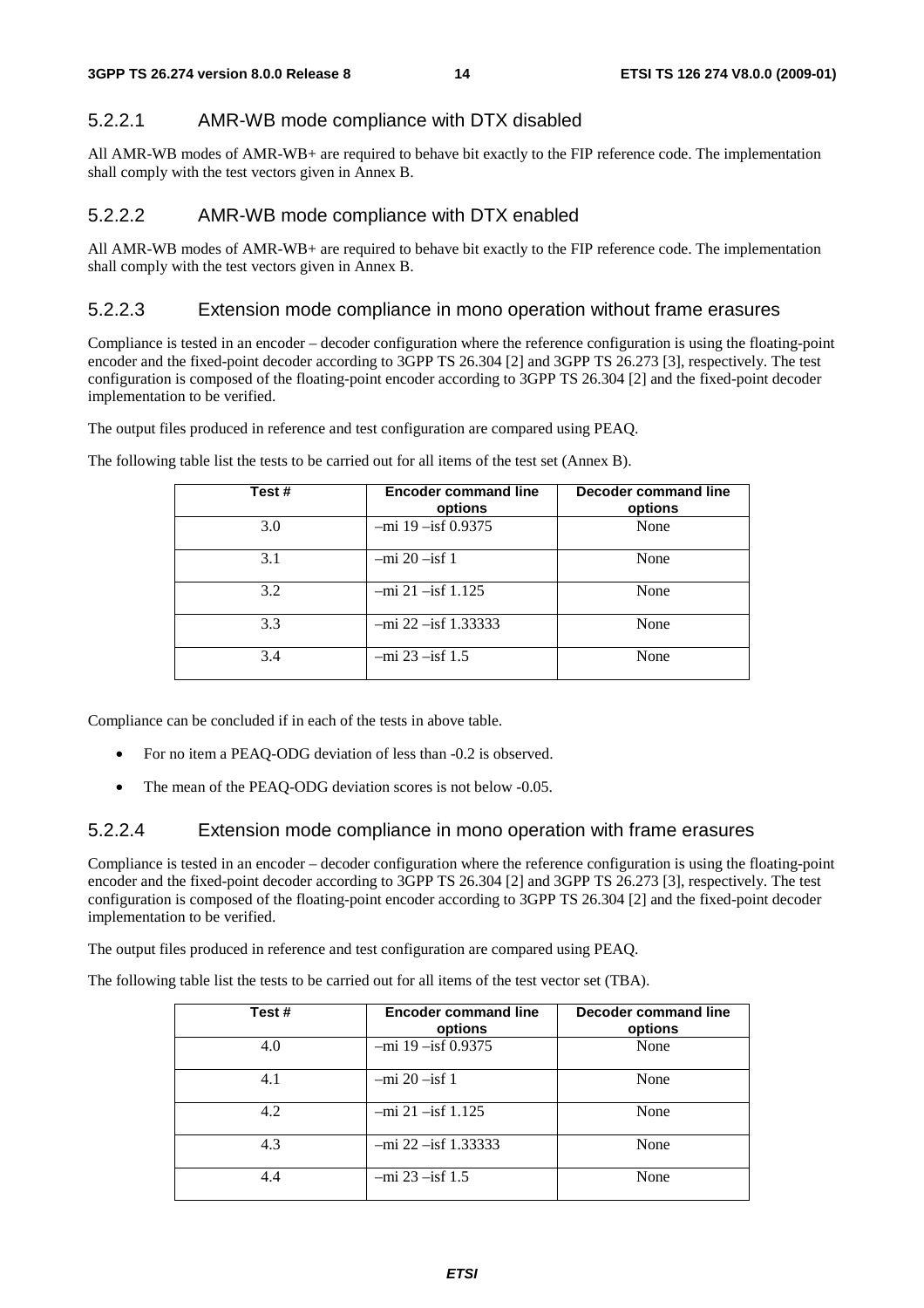The ferfile to be used is part of the test vector set (Annex B) and simulates a random frame loss of 10 %.

Compliance can be concluded if in each of the tests in above table.

- For no item a PEAQ-ODG deviation of less than -0.2 is observed.
- The mean of the PEAQ-ODG deviation scores is not below -0.05.

#### 5.2.2.5 Extension mode compliance in stereo operation without frame erasures

Compliance is tested in an encoder – decoder configuration where the reference configuration is using the floating-point encoder and the fixed-point decoder according to 3GPP TS 26.304 [2] and 3GPP TS 26.273 [3], respectively. The test configuration is composed of the floating-point encoder according to 3GPP TS 26.304 [2] and the fixed-point decoder implementation to be verified.

The output files produced in reference and test configuration are compared using PEAQ.

The following table list the tests to be carried out for all items of the test set (Annex B).

| Test # | <b>Encoder command line</b><br>options | Decoder command line<br>options |
|--------|----------------------------------------|---------------------------------|
| 5.0    | $-$ rate 14                            | None                            |
| 5.1    | $-$ rate 24                            | None                            |
| 5.2    | $-$ rate 48                            | None                            |

Compliance can be concluded if in each of the tests in above table.

- For no item a PEAQ-ODG deviation of less than -0.2 is observed.
- The mean of the PEAQ-ODG deviation scores is not below -0.05.

#### 5.2.2.6 Extension mode compliance in stereo operation with frame erasures

Compliance is tested in an encoder – decoder configuration where the reference configuration is using the floating-point encoder and the fixed-point decoder according to 3GPP TS 26.304 [2] and 3GPP TS 26.273 [3], respectively. The test configuration is composed of the floating-point encoder according to 3GPP TS 26.304 [2] and the fixed-point decoder implementation to be verified.

The output files produced in reference and test configuration are compared using PEAQ.

The following table list the tests to be carried out for all items of the test vector set (Annex B).

| Test # | <b>Encoder command line</b><br>options | Decoder command line<br>options |
|--------|----------------------------------------|---------------------------------|
| 6.0    | $-$ rate 12                            | -fer ferfile                    |
| 6.1    | $-$ rate 24                            | -fer ferfile                    |
| 6.2    | $-rate$ 36                             | -fer ferfile                    |

The ferfile to be used is part of the test vector set (Annex B) and simulates a random frame loss of 10%.

Compliance can be concluded if in each of the tests in above table.

- For no item a PEAQ-ODG deviation of less than -0.2 is observed.
- The mean of the PEAQ-ODG deviation scores is not below -0.075.

#### 5.2.2.7 Extension mode compliance in stereo to mono downmixing operation without frame erasures

Compliance is tested in an encoder – decoder configuration where the reference configuration is using the floating-point encoder and the fixed-point decoder according to 3GPP TS 26.304 [2] and 3GPP TS 26.273 [3], respectively. The test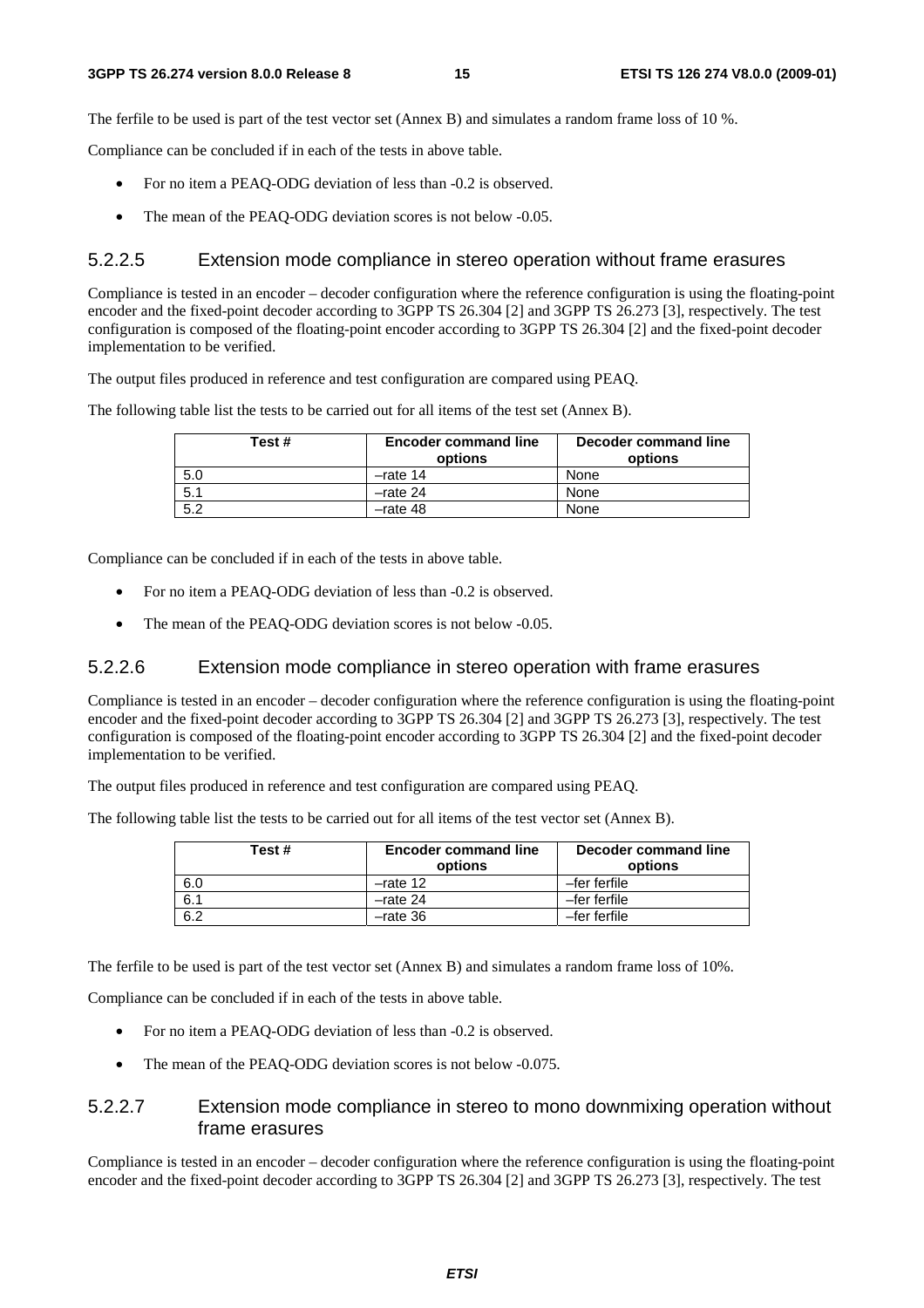configuration is composed of the floating-point encoder according to 3GPP TS 26.304 [2] and the fixed-point decoder implementation to be verified.

The output files produced in reference and test configuration are compared using PEAQ.

The following table list the tests to be carried out for all items of the test set (Annex B).

| Test #    | <b>Encoder command line</b><br>options | Decoder command line<br>options |
|-----------|----------------------------------------|---------------------------------|
| 7.0       | $-$ rate 14                            | -mono                           |
|           | $-$ rate 24                            | -mono                           |
| <b>72</b> | $-$ rate 48                            | -mono                           |

Compliance can be concluded if in each of the tests in above table.

- For no item a PEAQ-ODG deviation of less than –0.2 is observed.
- The mean of the PEAQ-ODG deviation scores is not below -0.05.

#### 5.2.2.8 Extension mode compliance in stereo to mono downmixing operation with frame erasures

Compliance is tested in an encoder – decoder configuration where the reference configuration is using the floating-point encoder and the fixed-point decoder according to 3GPP TS 26.304 [2] and 3GPP TS 26.273 [3], respectively. The test configuration is composed of the floating-point encoder according to 3GPP TS 26.304 [2] and the fixed-point decoder implementation to be verified.

The output files produced in reference and test configuration are compared using PEAQ.

The following table list the tests to be carried out for all items of the test vector set (Annex B).

| Test# | <b>Encoder command line</b><br>options | Decoder command line<br>options |
|-------|----------------------------------------|---------------------------------|
| 8.0   | $-$ rate 12                            | -fer ferfile -mono              |
| 8.1   | $-$ rate 24                            | -fer ferfile -mono              |
| 8.2   | $-$ rate 36                            | -fer ferfile -mono              |

The ferfile to be used is part of the test vector set (Annex B) an simulates a random frame loss of 10%.

Compliance can be concluded if in each of the tests in above table.

- For no item a PEAQ-ODG deviation of less than -0.2 is observed.
- The mean of the PEAQ-ODG deviation scores is not below -0.05.

### 5.2.3 Additional objective criteria (valid for both fixed- and floating point versions)

- If the mobile equipment requires 16 kHz or 8 kHz output sampling rate, then the decoder implementation shall be able to provide 16 or 8 kHz output sampling rate, respectively.
- If the mobile equipment requires mono output, then the decoder implementation shall be able to provide mono output when the input bit stream is stereo. Conformance is verified applying the criteria given in clauses 5.2.2.7 and 5.2.2.8.
- The delay of implementations for decoders and encoders used in mobile equipment shall not exceed the reference decoder and encoder delay.
- Decoder implementation shall support all the modes and bit rates described in the specifications.

Encoder shall be able to perform switching between AMR-WB and extension modes when operated at 16 kHz input sampling rate. Conformance specification contains test vectors and mode information file to check the functionality.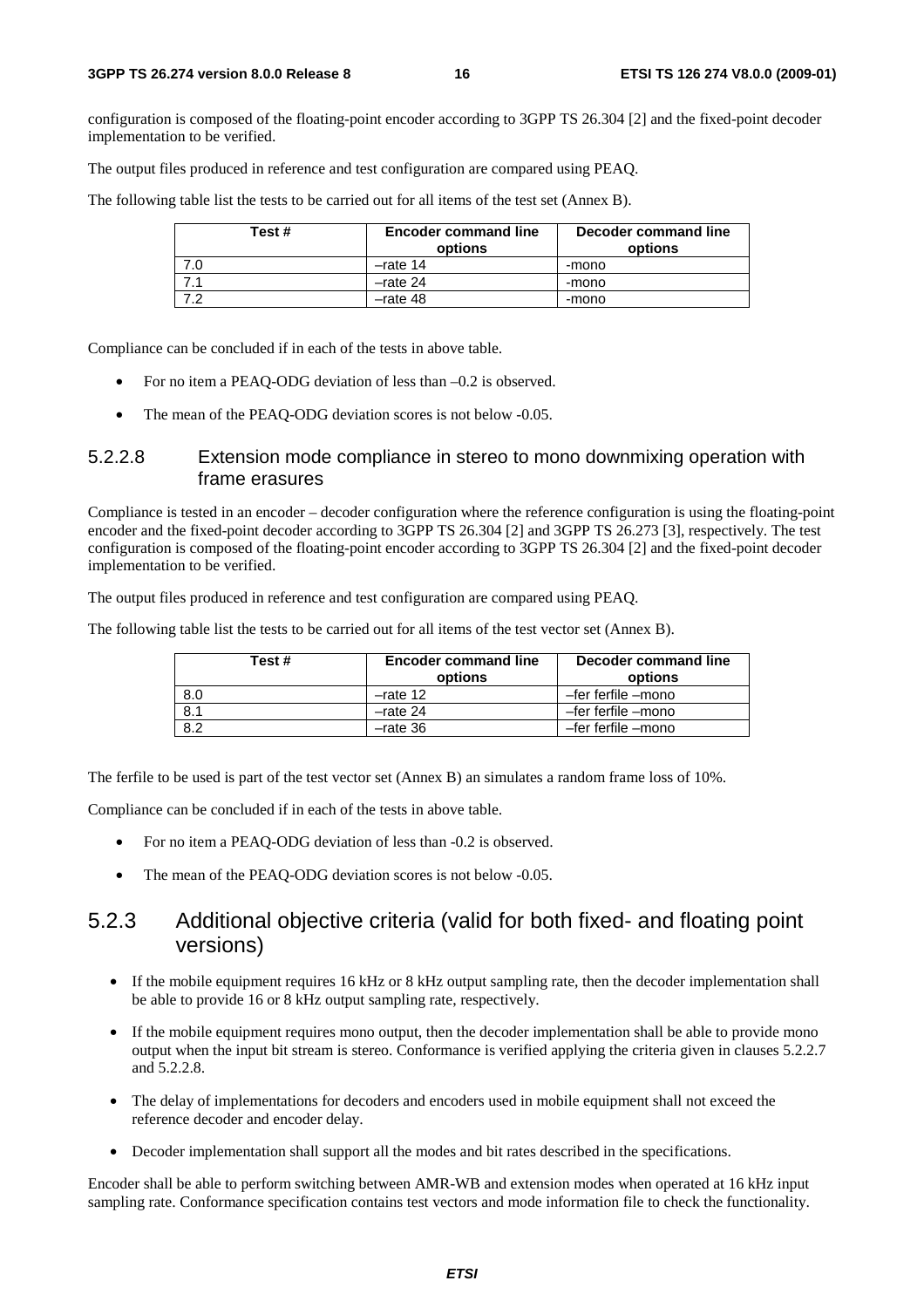Fixed-point and floating-point AMR-WB modes as well as VAD/DTX operation compliance is the same to 3GPP TS 26.173 [3]and 3GPP TS 26.204 [5], respectively.

## 5.3 Subjective conformance testing

Conformance may be concluded by subjective testing in which in no test condition performance worse than the reference codec (see 3GPP TS 26.273 [3]) is proven. Test plan: (characterization test plan tba when finalized).

Subjective conformance testing is allowable for all extension modes. AMR-WB modes of AMR-WB+ shall conform according to respective AMR-WB specifications.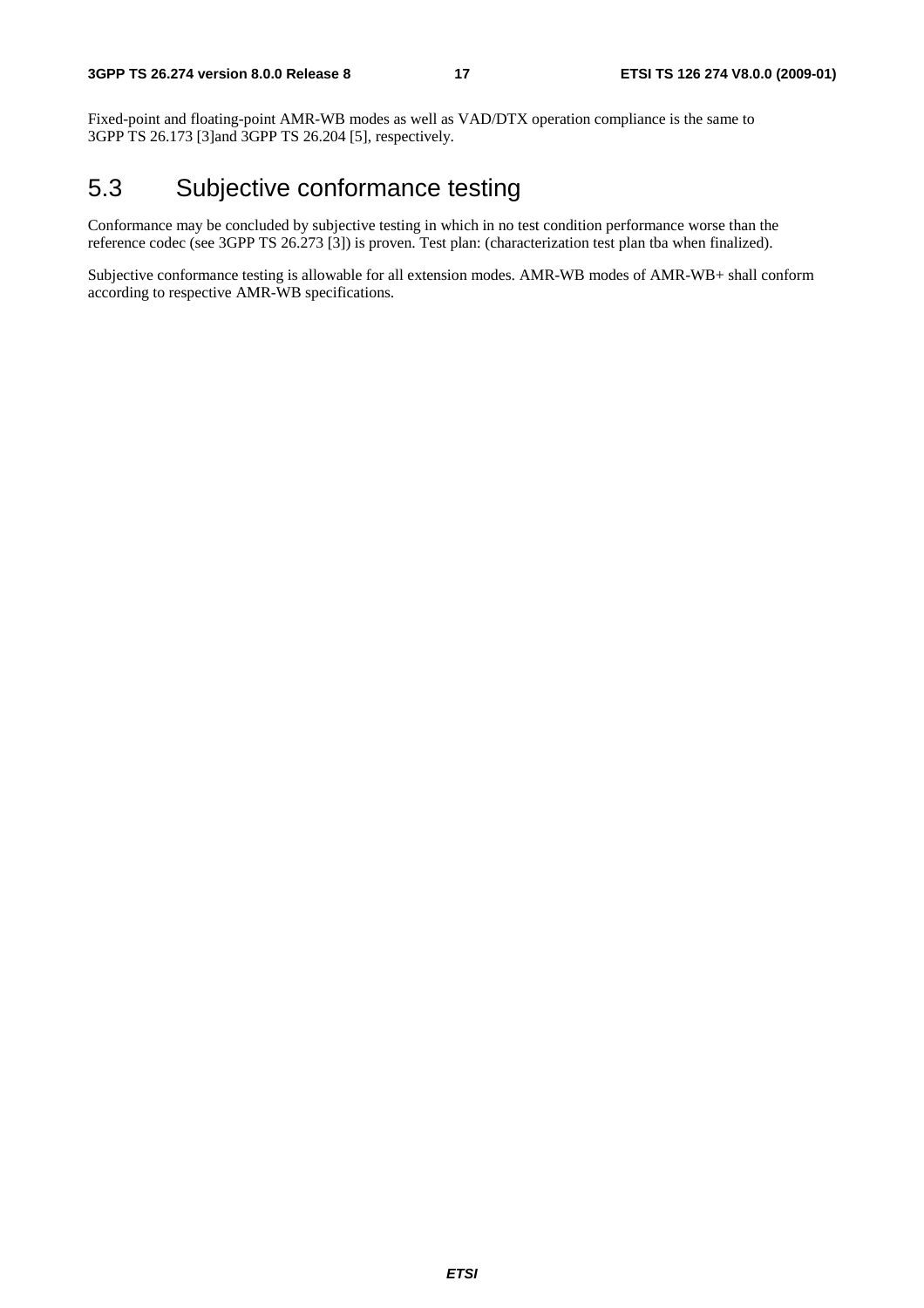## Annex A (normative): Codec test sequences for bit exact testing of AMR-WB+

This Annex describes the test sequences designed to exercise the bitexactness of a fixed-point implementation of the extended adaptive multi-rate wideband (AMR-WB+) codec (see 3GPP TS 26.290 [1]).

The companion archive 'bitexact.zip' contains test items (original wav files), reference encoder and decoder executables and scripts to generate all required test sequences that are needed for testing bit exactness according to clause 5.1. Further, for testing the bitexactness of the decoder, test bitstream files are provided.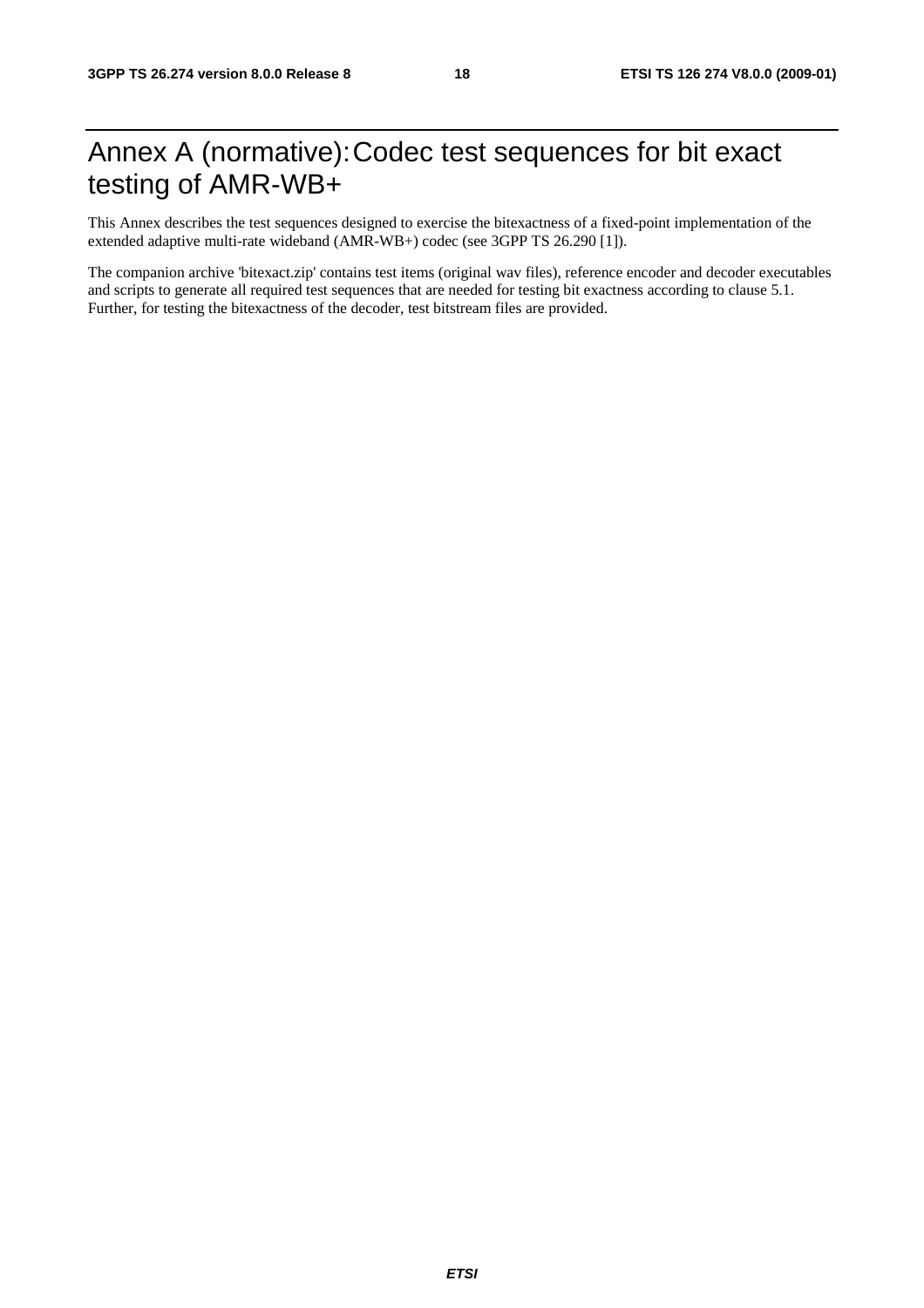## Annex B (normative): Codec test sequences for objective testing of AMR-WB+

This Annex describes the test sequences designed to exercise the objective testing of a non-bit exact implementation of the extended adaptive multi-rate wideband (AMR-WB+) codec (see 3GPP TS 26.290 [1]).

The companion archive 'objective.zip' contains:

- test items (original wav files);
- reference encoder and decoder executables;
- scripts applying the verification procedures; and
- code patches to the reference codec to enable certain objective tests.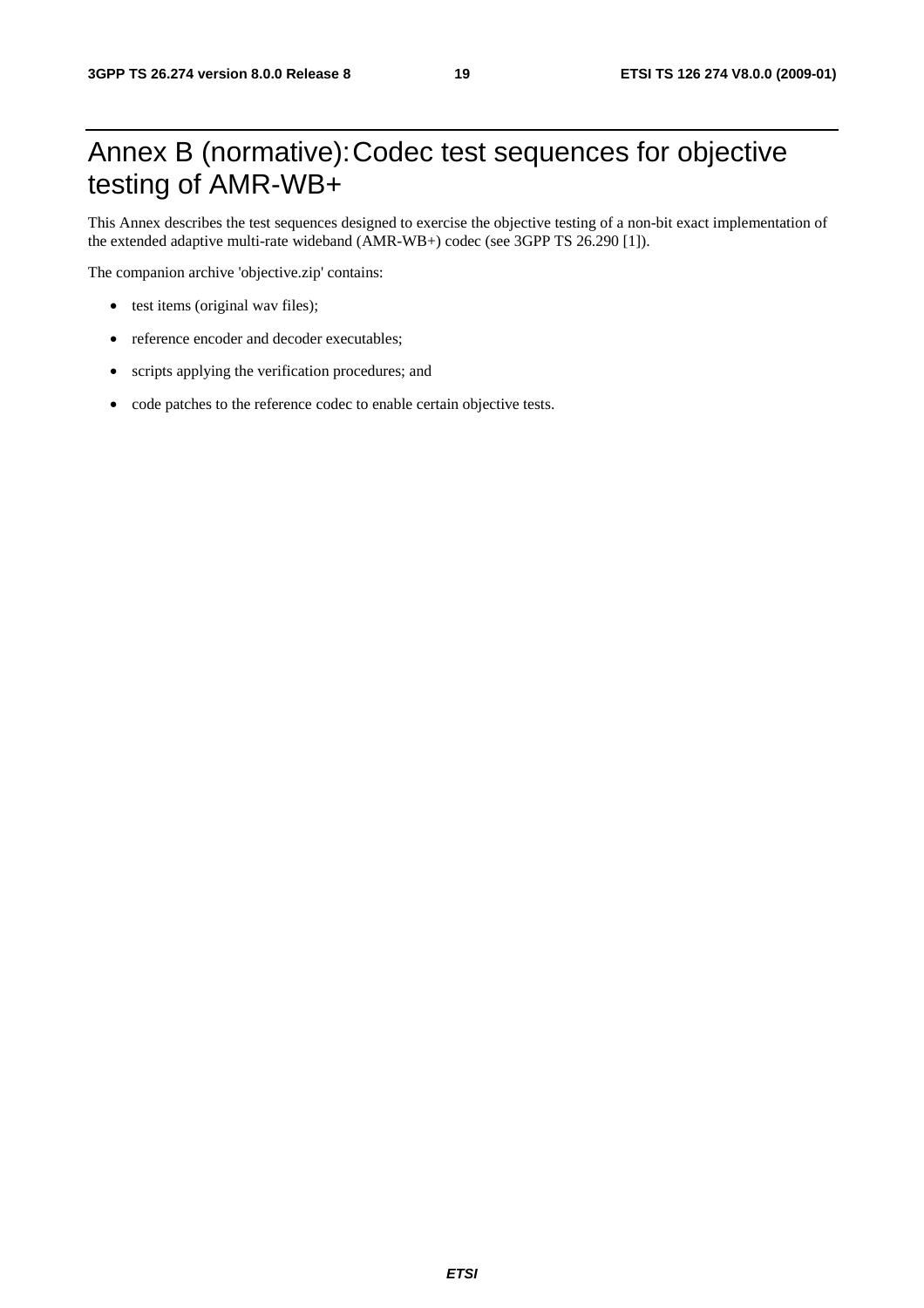## Annex C (informative): Change history

|             |    |                  |           | <b>Change history</b>                               |            |            |
|-------------|----|------------------|-----------|-----------------------------------------------------|------------|------------|
| <b>Date</b> |    | TSG SA# TSG Doc. | <b>CR</b> | <b>Rev Subject/Comment</b>                          | <b>Old</b> | <b>New</b> |
| 2005-06     | 28 | SP-050243        |           | Approved at TSG SA#28                               | 2.0.0      | 6.0.0      |
| 2005-09     | 29 | SP-050425        | 0001      | Corrections to the AMR-WB+ conformance              | 6.0.0      | 6.1.0      |
|             |    |                  |           | specification                                       |            |            |
| 2005-12     | 30 | SP-050785        | 0002      | Correction to AMR-WB+ bit exact test vectors        | 6.1.0      | 6.2.0      |
| 2006-03     | 31 | SP-060012        | 0003      | Update of test vectors in consequence of CR 0015 to | 6.2.0      | 6.3.0      |
|             |    |                  |           | 26.273 and CR 0037 to 26.304                        |            |            |
| 2007-06     | 36 |                  |           | Version for Release 7                               | 6.3.0      | 7.0.0      |
| 2008-12     | 42 |                  |           | Version for Release 8                               | 7.0.0      | 8.0.0      |
|             |    |                  |           |                                                     |            |            |
|             |    |                  |           |                                                     |            |            |